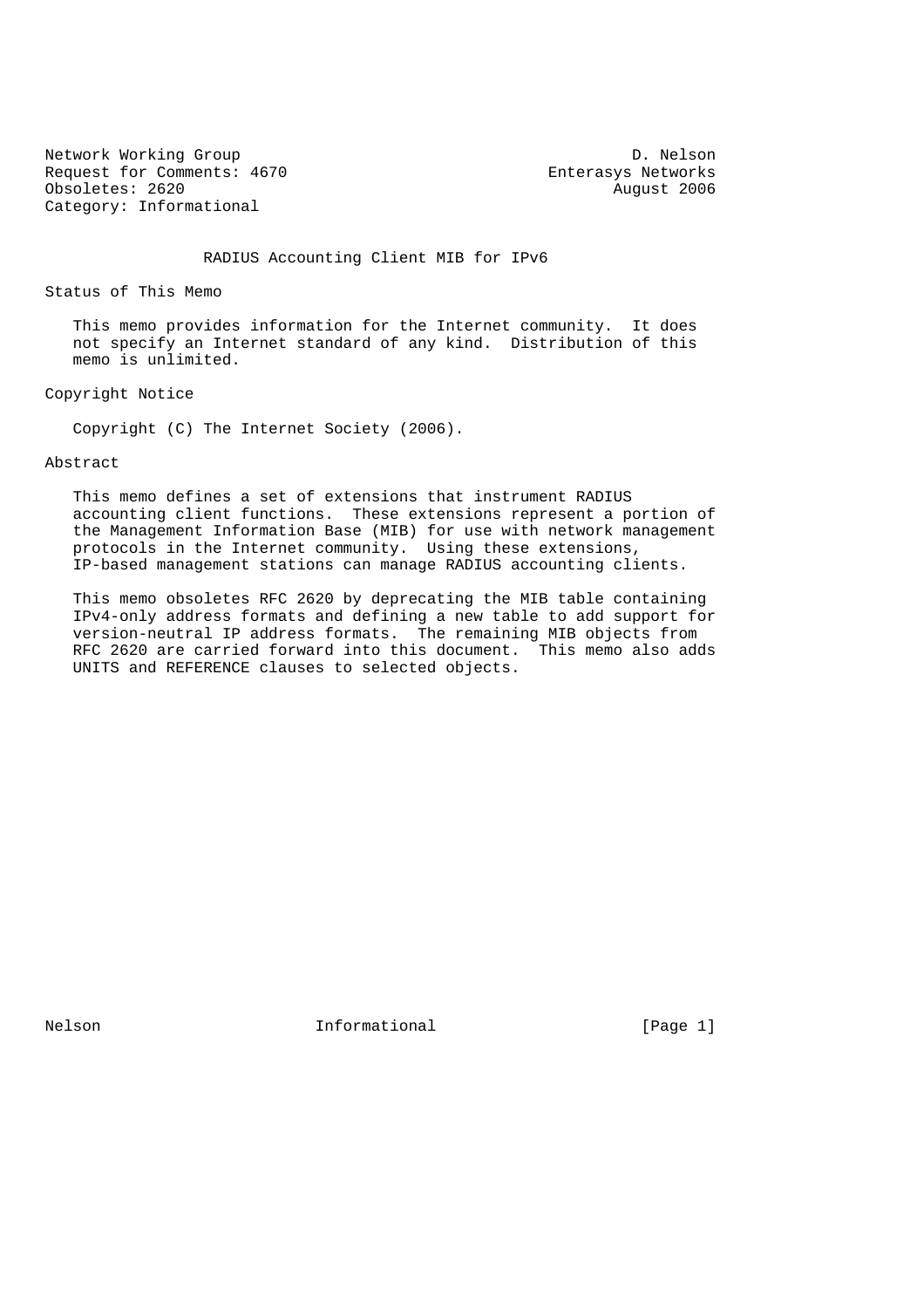Table of Contents

| 3. The Internet-Standard Management Framework 3 |
|-------------------------------------------------|
|                                                 |
|                                                 |
|                                                 |
|                                                 |
|                                                 |
|                                                 |
|                                                 |
|                                                 |
|                                                 |

Nelson **Informational Informational Informational** [Page 2]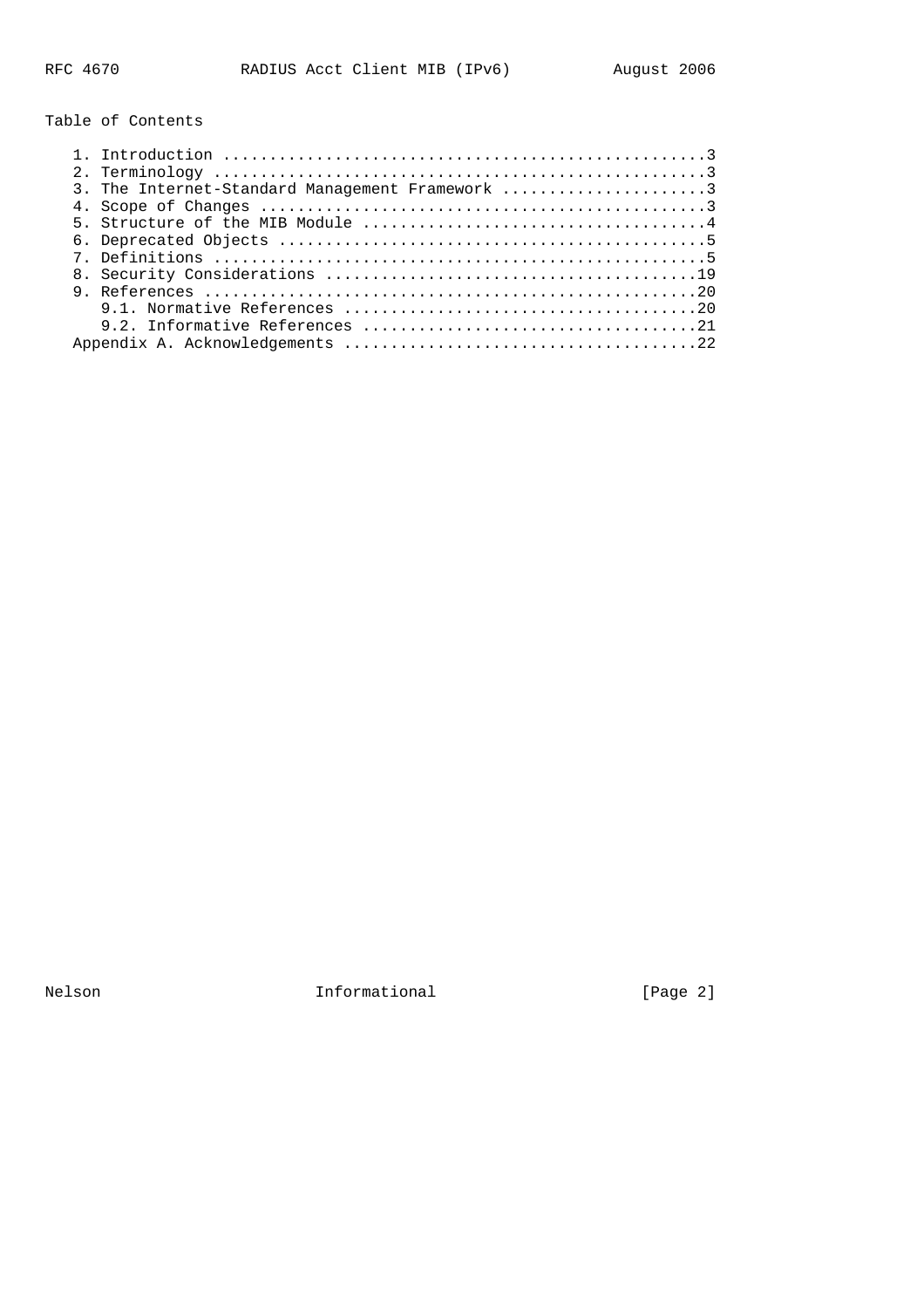#### 1. Introduction

 This memo defines a portion of the Management Information Base (MIB) for use with network management protocols in the Internet community. The objects defined within this memo relate to the Remote Authentication Dial-In User Service (RADIUS) Accounting Client as defined in RFC 2866 [RFC2866].

2. Terminology

 The key words "MUST", "MUST NOT", "REQUIRED", "SHALL", "SHALL NOT", "SHOULD", "SHOULD NOT", "RECOMMENDED", "MAY", and "OPTIONAL" in this document are to be interpreted as described in RFC 2119 [RFC2119].

 This document uses terminology from RFC 2865 [RFC2865] and RFC 2866 [RFC2866].

 This document uses the word "malformed" with respect to RADIUS packets, particularly in the context of counters of "malformed packets". While RFC 2866 does not provide an explicit definition of "malformed", malformed generally means that the implementation has determined the packet does not match the format defined in RFC 2866. Those implementations are used in deployments today, and thus set the de facto definition of "malformed".

3. The Internet-Standard Management Framework

 For a detailed overview of the documents that describe the current Internet-Standard Management Framework, please refer to section 7 of RFC 3410 [RFC3410].

 Managed objects are accessed via a virtual information store, termed the Management Information Base or MIB. MIB objects are generally accessed through the Simple Network Management Protocol (SNMP). Objects in the MIB are defined using the mechanisms defined in the Structure of Management Information (SMI). This memo specifies a MIB module that is compliant to the SMIv2, which is described in STD 58, RFC 2578 [RFC2578], STD 58, RFC 2579 [RFC2579] and STD 58, RFC 2580 [RFC2580].

4. Scope of Changes

 This document obsoletes RFC 2620 [RFC2620], RADIUS Accounting Client MIB, by deprecating the radiusAccServerTable table and adding a new table, radiusAccServerExtTable, containing radiusAccServerInetAddressType, radiusAccServerInetAddress, and radiusAccClientServerInetPortNumber. The purpose of these added MIB objects is to support version-neutral IP addressing formats.

Nelson **Informational Informational** [Page 3]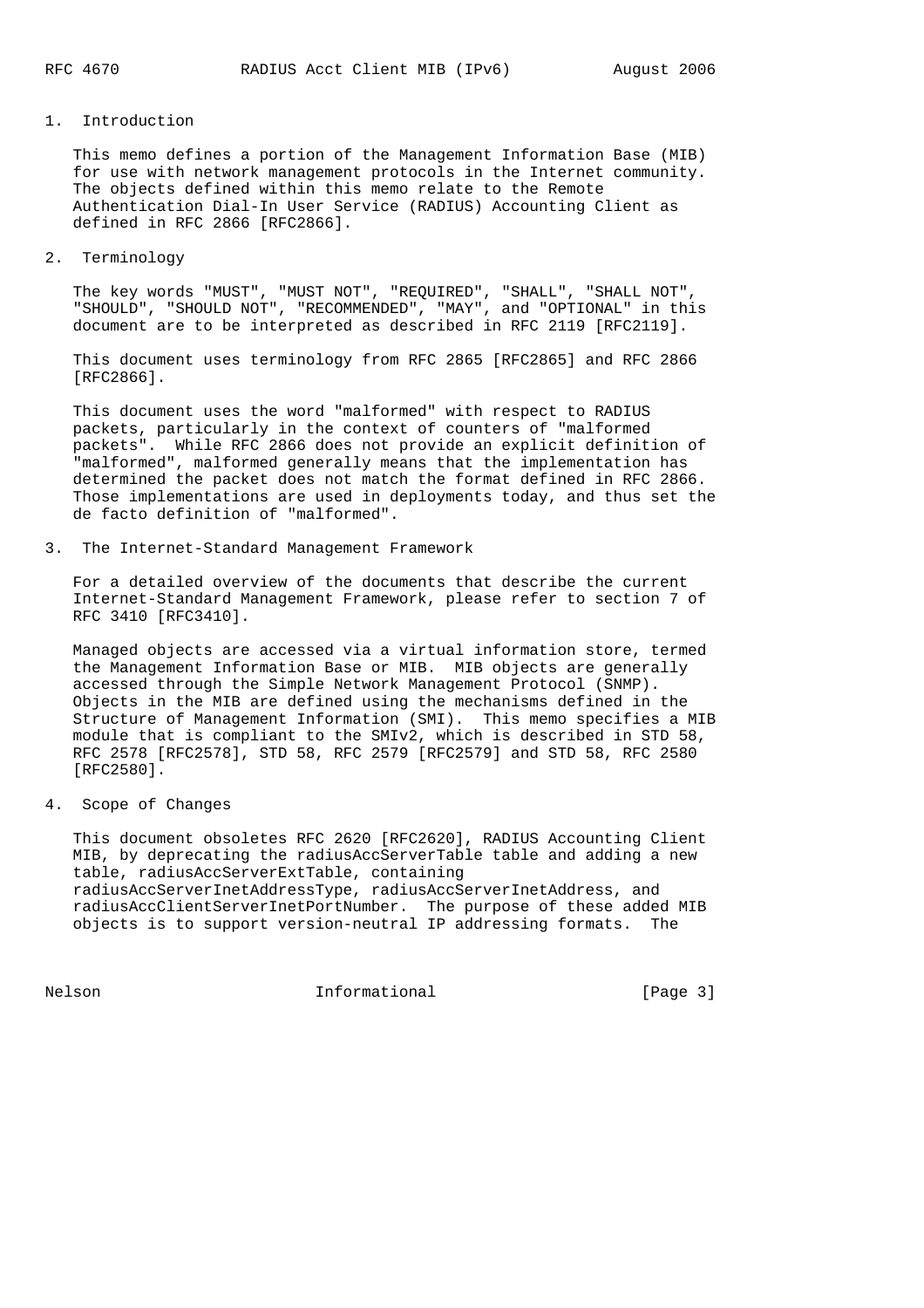existing table containing radiusAuthServerAddress and radiusAuthClientServerPortNumber is deprecated. The remaining MIB objects from RFC 2620 are carried forward into this document.

 RFC 4001 [RFC4001], which defines the SMI Textual Conventions for IPv6 addresses, contains the following recommendation.

 'In particular, when revising a MIB module that contains IPv4 specific tables, it is suggested to define new tables using the textual conventions defined in this memo [RFC4001] that support all versions of IP. The status of the new tables SHOULD be "current", whereas the status of the old IP version specific tables SHOULD be changed to "deprecated". The other approach, of having multiple similar tables for different IP versions, is strongly discouraged.'

5. Structure of the MIB Module

 The RADIUS accounting protocol, described in RFC 2866 [RFC2866], distinguishes between the client function and the server function. In RADIUS accounting, clients send Accounting-Requests, and servers reply with Accounting-Responses. Typically, Network Access Server (NAS) devices implement the client function, and thus would be expected to implement the RADIUS accounting client MIB, while RADIUS accounting servers implement the server function, and thus would be expected to implement the RADIUS accounting server MIB.

 However, it is possible for a RADIUS accounting entity to perform both client and server functions. For example, a RADIUS proxy may act as a server to one or more RADIUS accounting clients, while simultaneously acting as an accounting client to one or more accounting servers. In such situations, it is expected that RADIUS entities combining client and server functionality will support both the client and server MIBs. The client MIB is defined in this document, and the server MIB is defined in [RFC4671].

 This MIB module contains two scalars as well as a single table, the RADIUS Accounting Server Table, which contains one row for each RADIUS server with which the client shares a secret. Each entry in the RADIUS Accounting Server Table includes fifteen columns presenting a view of the activity of the RADIUS client.

This MIB imports from [RFC2578], [RFC2580], [RFC3411], and [RFC4001].

Nelson **Informational Informational** [Page 4]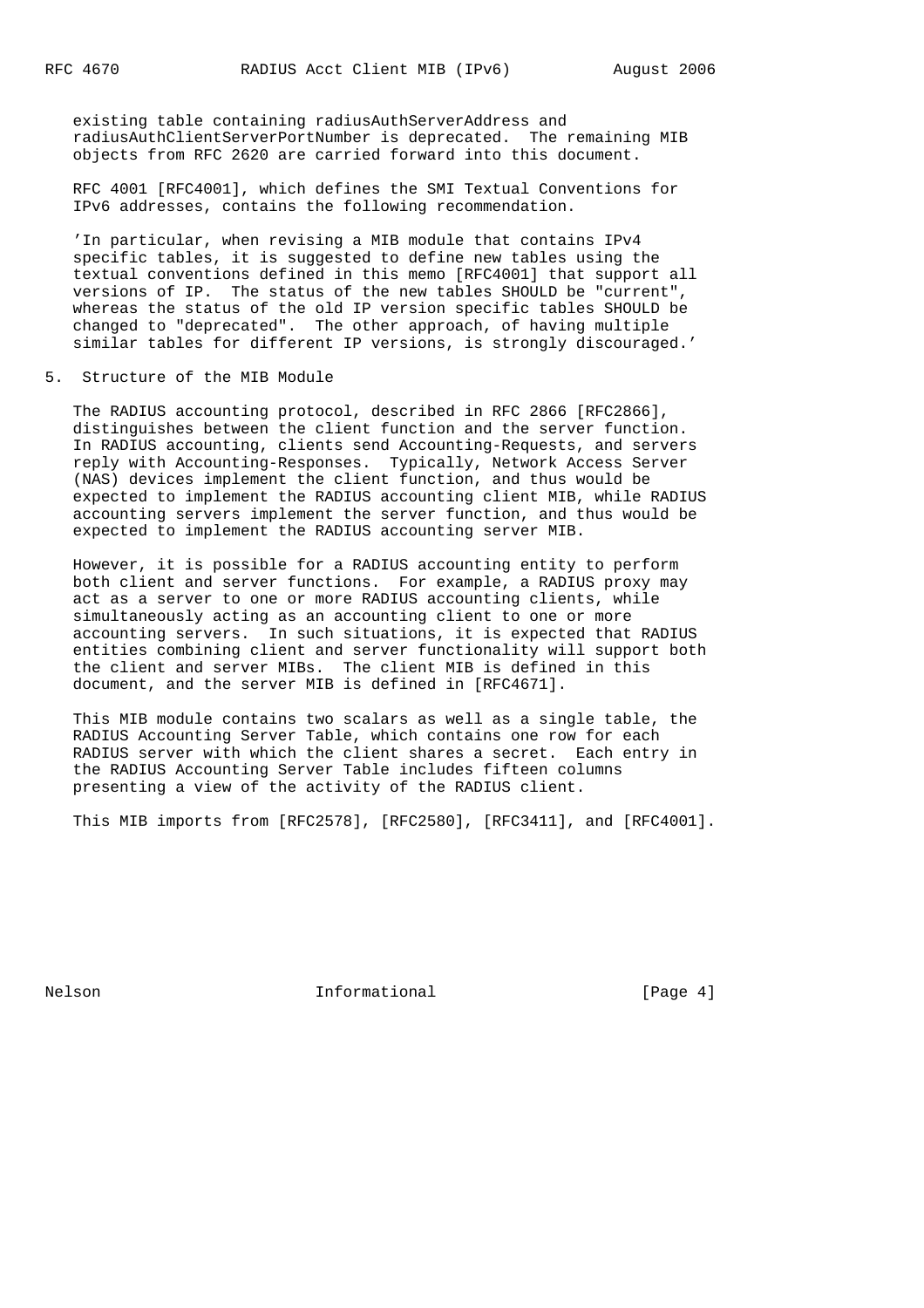6. Deprecated Objects

 The deprecated table in this MIB is carried forward from RFC 2620 [RFC2620]. There are two conditions under which it MAY be desirable for managed entities to continue to support the deprecated table:

- 1. The managed entity only supports IPv4 address formats.
- 2. The managed entity supports both IPv4 and IPv6 address formats, and the deprecated table is supported for backwards compatibility with older management stations. This option SHOULD only be used when the IP addresses in the new table are in IPv4 format and can accurately be represented in both the new table and the deprecated table.

 Managed entities SHOULD NOT instantiate row entries in the deprecated table, containing IPv4-only address objects, when the RADIUS accounting server address represented in such a table row is not an IPv4 address. Managed entities SHOULD NOT return inaccurate values of IP address or SNMP object access errors for IPv4-only address objects in otherwise populated tables. When row entries exist in both the deprecated IPv4-only table and the new IP-version-neutral table that describe the same RADIUS accounting server, the row indexes SHOULD be the same for the corresponding rows in each table, to facilitate correlation of these related rows by management applications.

7. Definitions

RADIUS-ACC-CLIENT-MIB DEFINITIONS ::= BEGIN

IMPORTS

| MODULE-IDENTITY, OBJECT-TYPE, OBJECT-IDENTITY, |                         |
|------------------------------------------------|-------------------------|
| Counter32, Integer32, Gauge32,                 |                         |
| IpAddress, TimeTicks, mib-2                    | FROM SNMPv2-SMI         |
| SnmpAdminString                                | FROM SNMP-FRAMEWORK-MIB |
| InetAddressType, InetAddress,                  |                         |
| InetPortNumber                                 | FROM INET-ADDRESS-MIB   |
| MODULE-COMPLIANCE, OBJECT-GROUP                | FROM SNMPv2-CONF;       |
|                                                |                         |

 radiusAccClientMIB MODULE-IDENTITY LAST-UPDATED "200608210000Z" -- 21 August 2006 ORGANIZATION "IETF RADIUS Extensions Working Group." CONTACT-INFO " Bernard Aboba Microsoft One Microsoft Way

Nelson **Informational** Informational [Page 5]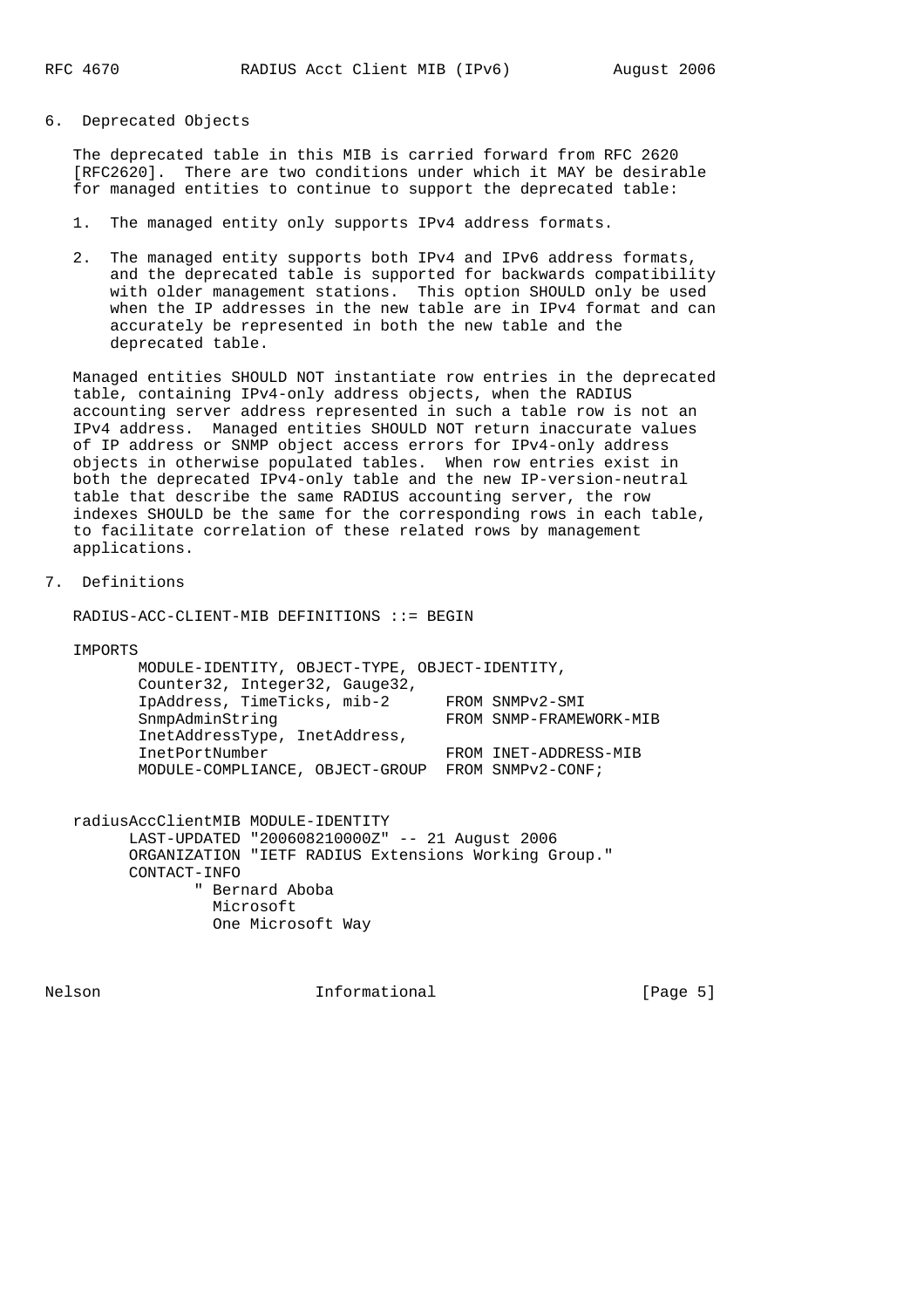```
 Redmond, WA 98052
US
                   Phone: +1 425 936 6605
                   EMail: bernarda@microsoft.com"
         DESCRIPTION
                "The MIB module for entities implementing the client
                side of the Remote Authentication Dial-In User Service
                 (RADIUS) accounting protocol. Copyright (C) The
                 Internet Society (2006). This version of this MIB
                 module is part of RFC 4670; see the RFC itself for
                 full legal notices."
         REVISION "200608210000Z" -- 21 August 2006
         DESCRIPTION
                "Revised version as published in RFC 4670.
                 This version obsoletes that of RFC 2620 by
                 deprecating the MIB table containing IPv4-only
                 address formats and defining a new table to add support
                 for version-neutral IP address formats. The remaining
                 MIB objects from RFC 2620 are carried forward into this
                 version."
         REVISION "199906110000Z" -- 11 Jun 1999
         DESCRIPTION "Initial version as published in RFC 2620."
          ::= { radiusAccounting 2 }
   radiusMIB OBJECT-IDENTITY
         STATUS current
         DESCRIPTION
                 "The OID assigned to RADIUS MIB work by the IANA."
         : := \{ \text{min-2 67 } \}radiusAccounting OBJECT IDENTIFIER ::= {radiusMIB 2}
   radiusAccClientMIBObjects OBJECT IDENTIFIER
         ::= { radiusAccClientMIB 1 }
   radiusAccClient OBJECT IDENTIFIER
          ::= { radiusAccClientMIBObjects 1 }
   radiusAccClientInvalidServerAddresses OBJECT-TYPE
         SYNTAX Counter32
         UNITS "packets"
         MAX-ACCESS read-only
         STATUS current
         DESCRIPTION
                "The number of RADIUS Accounting-Response packets
                received from unknown addresses."
          ::= { radiusAccClient 1 }
```
Nelson **Informational Informational** [Page 6]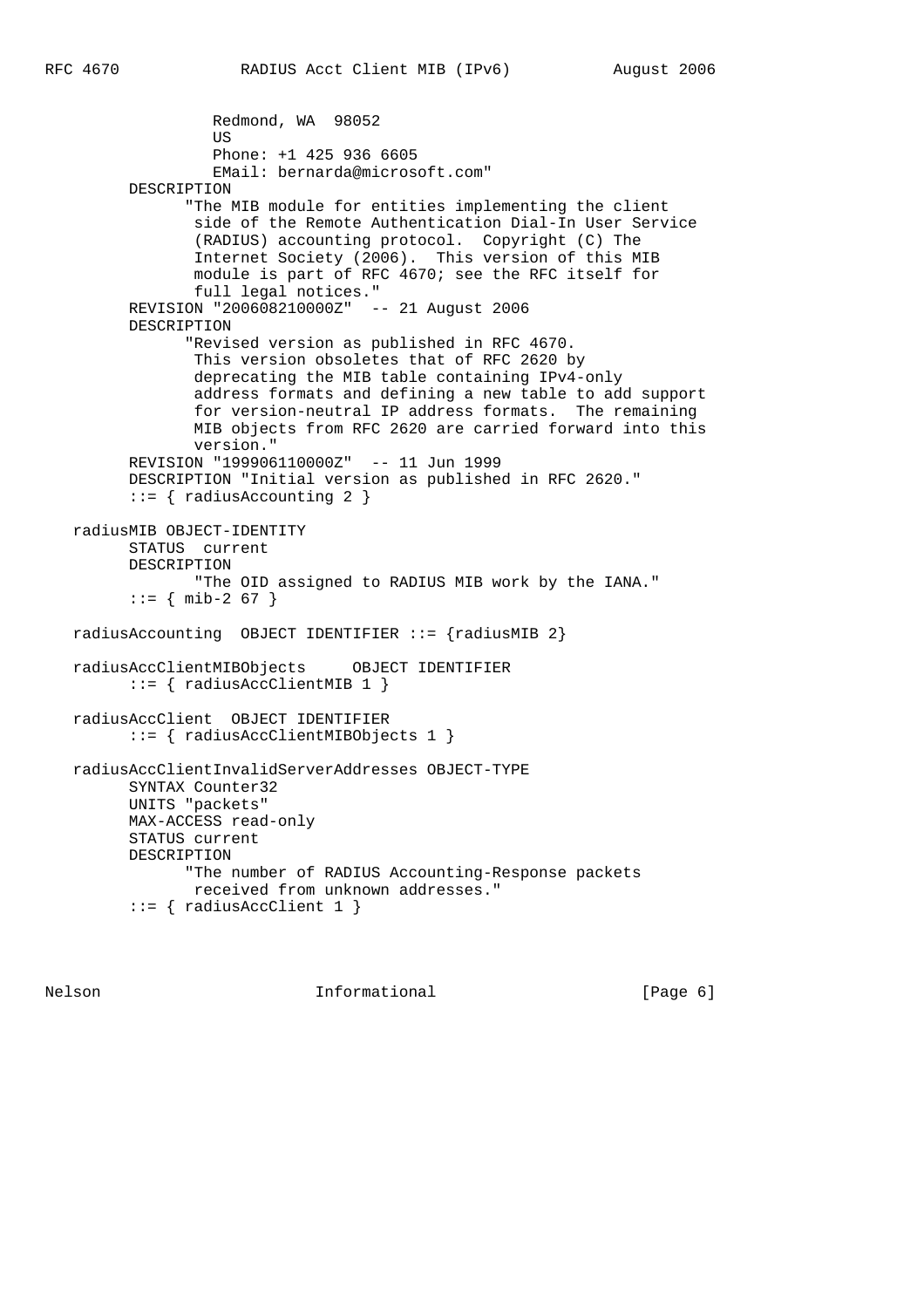```
 radiusAccClientIdentifier OBJECT-TYPE
        SYNTAX SnmpAdminString
        MAX-ACCESS read-only
        STATUS current
        DESCRIPTION
              "The NAS-Identifier of the RADIUS accounting client.
              This is not necessarily the same as sysName in MIB
              II."
        REFERENCE "RFC 2865 section 5.32"
        ::= { radiusAccClient 2 }
   radiusAccServerTable OBJECT-TYPE
        SYNTAX SEQUENCE OF RadiusAccServerEntry
        MAX-ACCESS not-accessible
        STATUS deprecated
        DESCRIPTION
              "The (conceptual) table listing the RADIUS accounting
              servers with which the client shares a secret."
        ::= { radiusAccClient 3 }
   radiusAccServerEntry OBJECT-TYPE
        SYNTAX RadiusAccServerEntry
        MAX-ACCESS not-accessible
        STATUS deprecated
        DESCRIPTION
              "An entry (conceptual row) representing a RADIUS
              accounting server with which the client shares a
              secret."
        INDEX { radiusAccServerIndex }
        ::= { radiusAccServerTable 1 }
   RadiusAccServerEntry ::= SEQUENCE {
        radiusAccServerIndex Integer32,
        radiusAccServerAddress IpAddress,
        radiusAccClientServerPortNumber Integer32,
       radiusAccClientRoundTripTime TimeTicks,
        radiusAccClientRequests Counter32,
        radiusAccClientRetransmissions Counter32,
        radiusAccClientResponses Counter32,
 radiusAccClientMalformedResponses Counter32,
 radiusAccClientBadAuthenticators Counter32,
 radiusAccClientPendingRequests Gauge32,
       radiusAccClientTimeouts Counter32,
       radiusAccClientUnknownTypes counter32,<br>
radiusAccClientPacketsDropped counter32
       radiusAccClientPacketsDropped
```
}

Nelson **Informational Informational** [Page 7]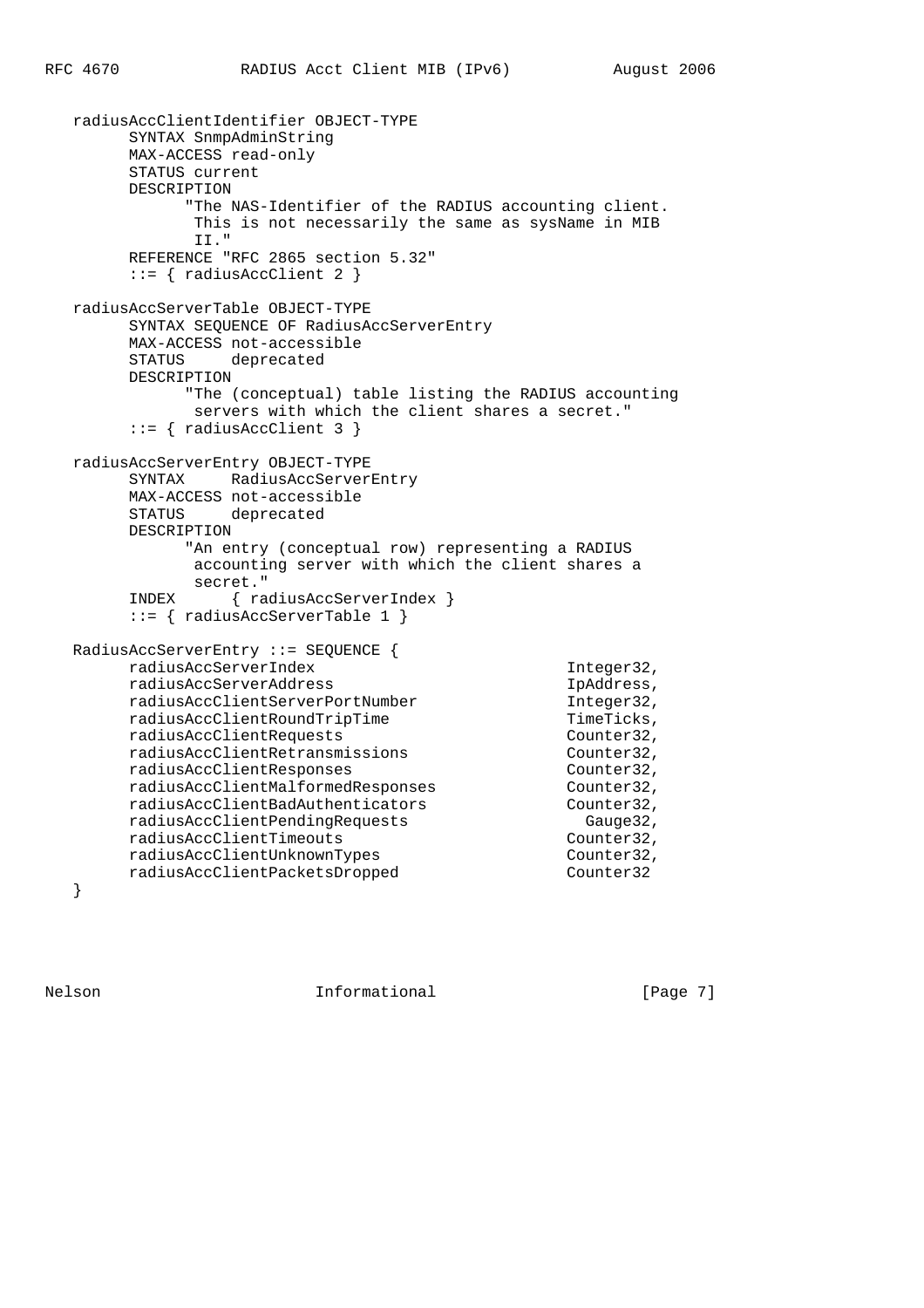```
 radiusAccServerIndex OBJECT-TYPE
       SYNTAX Integer32 (1..2147483647)
       MAX-ACCESS not-accessible
       STATUS deprecated
       DESCRIPTION
             "A number uniquely identifying each RADIUS
              Accounting server with which this client
              communicates."
       ::= { radiusAccServerEntry 1 }
 radiusAccServerAddress OBJECT-TYPE
       SYNTAX IpAddress
       MAX-ACCESS read-only
       STATUS deprecated
       DESCRIPTION
             "The IP address of the RADIUS accounting server
              referred to in this table entry."
       ::= { radiusAccServerEntry 2 }
 radiusAccClientServerPortNumber OBJECT-TYPE
       SYNTAX Integer32 (0..65535)
       MAX-ACCESS read-only
       STATUS deprecated
       DESCRIPTION
             "The UDP port the client is using to send requests to
              this server."
       REFERENCE "RFC 2866 section 3"
       ::= { radiusAccServerEntry 3 }
 radiusAccClientRoundTripTime OBJECT-TYPE
       SYNTAX TimeTicks
       MAX-ACCESS read-only
       STATUS deprecated
       DESCRIPTION
              "The time interval between the most recent
              Accounting-Response and the Accounting-Request that
              matched it from this RADIUS accounting server."
       REFERENCE "RFC 2866 section 2"
       ::= { radiusAccServerEntry 4 }
 -- Request/Response statistics
- -- Requests = Responses + PendingRequests + ClientTimeouts
 --
 -- Responses - MalformedResponses - BadAuthenticators -
 -- UnknownTypes - PacketsDropped = Successfully received
```
Nelson **Informational Informational** [Page 8]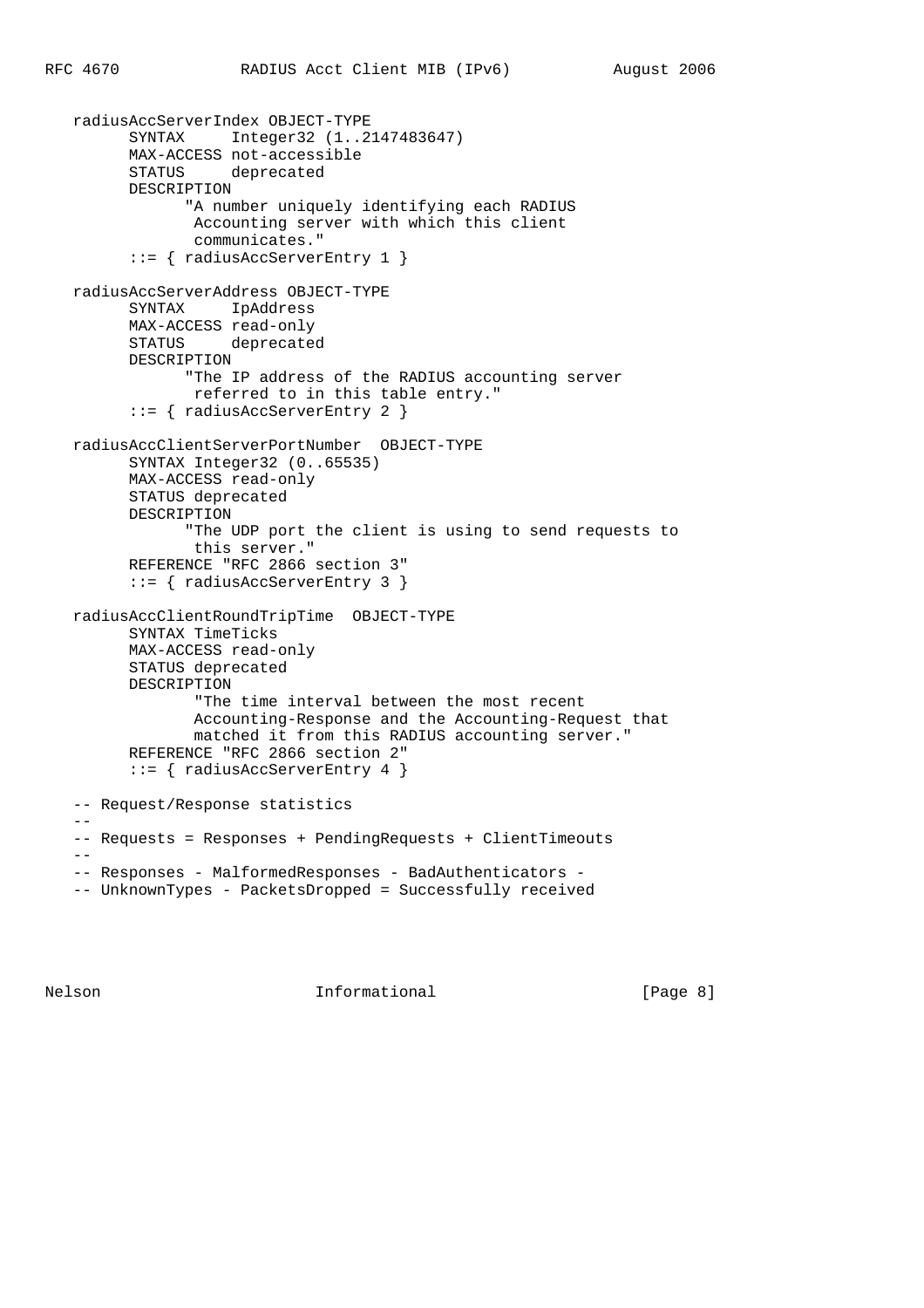```
 radiusAccClientRequests OBJECT-TYPE
       SYNTAX Counter32
       UNITS "packets"
       MAX-ACCESS read-only
       STATUS deprecated
       DESCRIPTION
             "The number of RADIUS Accounting-Request packets
             sent. This does not include retransmissions."
       REFERENCE "RFC 2866 section 4.1"
       ::= { radiusAccServerEntry 5 }
 radiusAccClientRetransmissions OBJECT-TYPE
       SYNTAX Counter32
       UNITS "packets"
       MAX-ACCESS read-only
       STATUS deprecated
       DESCRIPTION
             "The number of RADIUS Accounting-Request packets
              retransmitted to this RADIUS accounting server.
              Retransmissions include retries where the
              Identifier and Acct-Delay have been updated, as
              well as those in which they remain the same."
       REFERENCE "RFC 2866 section 2"
       ::= { radiusAccServerEntry 6 }
 radiusAccClientResponses OBJECT-TYPE
       SYNTAX Counter32
       UNITS "packets"
       MAX-ACCESS read-only
       STATUS deprecated
       DESCRIPTION
             "The number of RADIUS packets received on the
              accounting port from this server."
       REFERENCE "RFC 2866 section 4.2"
       ::= { radiusAccServerEntry 7 }
 radiusAccClientMalformedResponses OBJECT-TYPE
       SYNTAX Counter32
       UNITS "packets"
       MAX-ACCESS read-only
       STATUS deprecated
       DESCRIPTION
              "The number of malformed RADIUS Accounting-Response
               packets received from this server. Malformed packets
              include packets with an invalid length. Bad
              authenticators and unknown types are not included as
              malformed accounting responses."
       REFERENCE "RFC 2866 section 3"
```
Nelson **Informational Informational** [Page 9]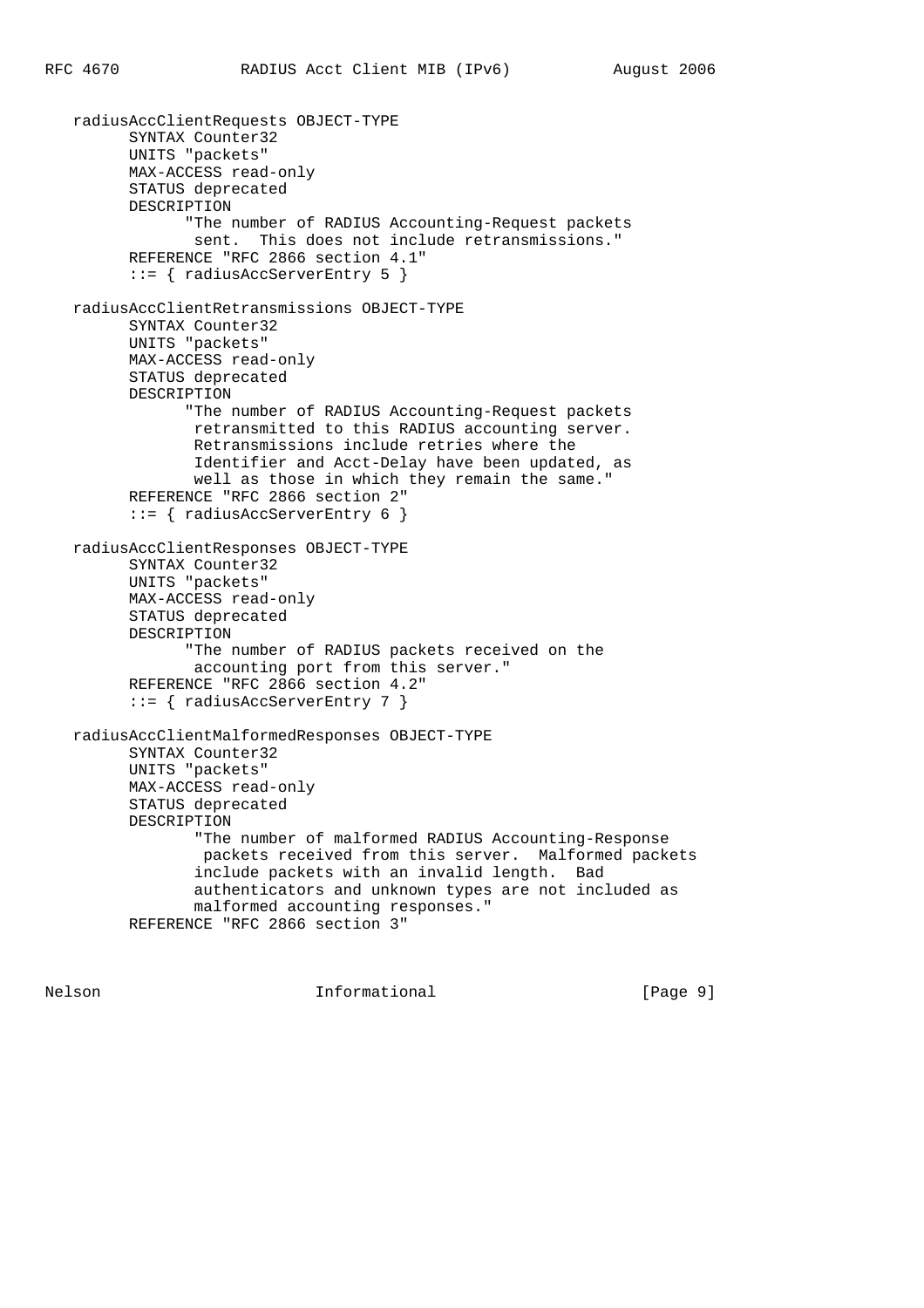::= { radiusAccServerEntry 8 }

```
 radiusAccClientBadAuthenticators OBJECT-TYPE
       SYNTAX Counter32
       UNITS "packets"
       MAX-ACCESS read-only
       STATUS deprecated
       DESCRIPTION
             "The number of RADIUS Accounting-Response
             packets that contained invalid authenticators
              received from this server."
       REFERENCE "RFC 2866 section 3"
       ::= { radiusAccServerEntry 9 }
 radiusAccClientPendingRequests OBJECT-TYPE
       SYNTAX Gauge32
       UNITS "packets"
       MAX-ACCESS read-only
       STATUS deprecated
       DESCRIPTION
             "The number of RADIUS Accounting-Request packets
              sent to this server that have not yet timed out or
              received a response. This variable is incremented
             when an Accounting-Request is sent and decremented
              due to receipt of an Accounting-Response, a timeout,
              or a retransmission."
       REFERENCE "RFC 2866 section 2"
       ::= { radiusAccServerEntry 10 }
 radiusAccClientTimeouts OBJECT-TYPE
      SYNTAX Counter32
      UNITS "timeouts"
      MAX-ACCESS read-only
      STATUS deprecated
      DESCRIPTION
           "The number of accounting timeouts to this server.
            After a timeout, the client may retry to the same
            server, send to a different server, or give up.
            A retry to the same server is counted as a
            retransmit as well as a timeout. A send to a different
            server is counted as an Accounting-Request as well as
            a timeout."
       REFERENCE "RFC 2866 section 2"
       ::= { radiusAccServerEntry 11 }
 radiusAccClientUnknownTypes OBJECT-TYPE
       SYNTAX Counter32
       UNITS "packets"
```
Nelson **Informational Informational** [Page 10]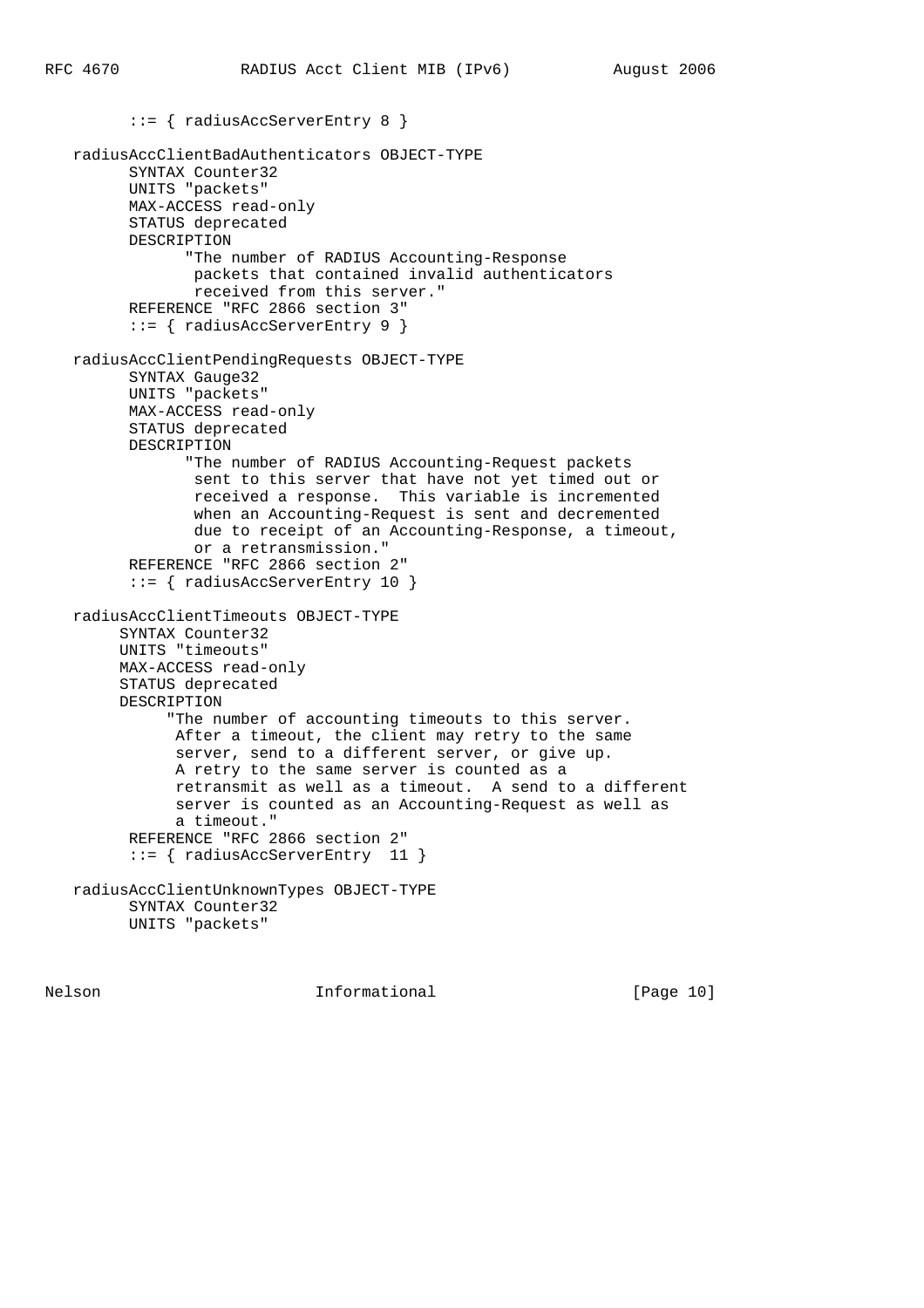MAX-ACCESS read-only STATUS deprecated DESCRIPTION "The number of RADIUS packets of unknown type that were received from this server on the accounting port." REFERENCE "RFC 2866 section 4" ::= { radiusAccServerEntry 12 } radiusAccClientPacketsDropped OBJECT-TYPE SYNTAX Counter32 UNITS "packets" MAX-ACCESS read-only STATUS deprecated DESCRIPTION "The number of RADIUS packets that were received from this server on the accounting port and dropped for some other reason." ::= { radiusAccServerEntry 13 } -- New MIB objects added in this revision radiusAccServerExtTable OBJECT-TYPE SYNTAX SEQUENCE OF RadiusAccServerExtEntry MAX-ACCESS not-accessible STATUS current DESCRIPTION "The (conceptual) table listing the RADIUS accounting servers with which the client shares a secret."  $::=$  { radiusAccClient 4 } radiusAccServerExtEntry OBJECT-TYPE SYNTAX RadiusAccServerExtEntry MAX-ACCESS not-accessible STATUS current DESCRIPTION "An entry (conceptual row) representing a RADIUS accounting server with which the client shares a secret." INDEX { radiusAccServerExtIndex } ::= { radiusAccServerExtTable 1 } RadiusAccServerExtEntry ::= SEQUENCE {  $\verb|radiusAccServerExtIndex| and \verb|usAccServerIntAddressType| and \verb|iusAccServerIntAddressType| and \verb|indClassType|,$  $\verb|radiusAccServerInetAddressType\n and \verb|iusAccServerInetAddress\n and \verb|used| and \verb|ress|, \verb|andness|, \verb|andness|, \verb|andness|, \verb|andness|, \verb|andness|, \verb|andness|, \verb|andness|, \verb|andness|, \verb|andness|, \verb|andness|, \verb|andness|, \verb|andness|, \verb|andness|, \verb|andness|, \verb|andness|, \verb|andness|, \verb|andness|, \verb|andness|, \verb|andness|, \verb|andness|, \verb|andness|, \verb|andness|, \verb|andness|, \verb|andness|, \verb|andness|, \verb|andness|,$  $\verb|radiusAccServerIntAddress| and \verb|iusAccClientServerIntPortNumber| and \verb|iusAccClientServerIntPortNumber| and \verb|inetPortNumber|, and \verb|inorder|, and \verb|outname|, and \verb|outname|, and \verb|outname|, and \verb|outname|, and \verb|outname|, and \verb|outname|, and \verb|outname|, and \verb|outname|, and \verb|outname|, and \verb|outname|, and \verb|outname|, and \verb|outname|, and \verb|outname|, and \verb|outname|, and \verb|outname|, and \verb|outname|, and \verb|outname|, and \verb|outname|, and \verb|outname|, and \verb|outname|, and \verb|outname|, and$ radiusAccClientServerInetPortNumber radiusAccClientExtRoundTripTime TimeTicks,

Nelson **Informational Informational** [Page 11]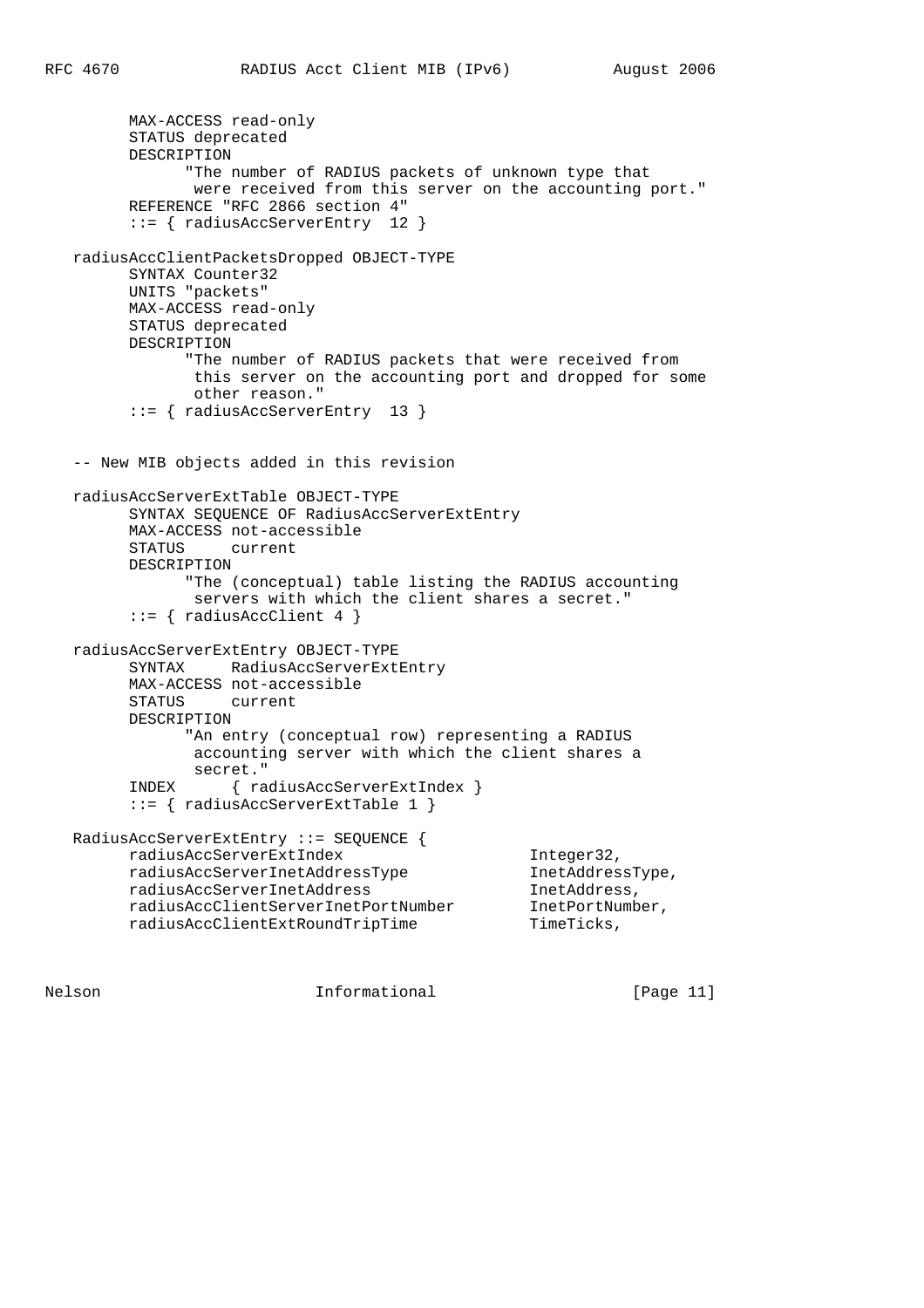```
 radiusAccClientExtRequests Counter32,
 radiusAccClientExtRetransmissions Counter32,
 radiusAccClientExtResponses Counter32,
 radiusAccClientExtMalformedResponses Counter32,
 radiusAccClientExtBadAuthenticators Counter32,
 radiusAccClientExtPendingRequests Gauge32,
 radiusAccClientExtTimeouts Counter32,
radiusAccClientExtUnknownTypes Counter32,
 radiusAccClientExtPacketsDropped Counter32,
 radiusAccClientCounterDiscontinuity TimeTicks
   }
   radiusAccServerExtIndex OBJECT-TYPE
        SYNTAX Integer32 (1..2147483647)
        MAX-ACCESS not-accessible
        STATUS current
        DESCRIPTION
              "A number uniquely identifying each RADIUS
              Accounting server with which this client
              communicates."
        ::= { radiusAccServerExtEntry 1 }
   radiusAccServerInetAddressType OBJECT-TYPE
           SYNTAX InetAddressType
           MAX-ACCESS read-only
           STATUS current
           DESCRIPTION
                 "The type of address format used for the
                 radiusAccServerInetAddress object."
           ::= { radiusAccServerExtEntry 2 }
      radiusAccServerInetAddress OBJECT-TYPE
           SYNTAX InetAddress
           MAX-ACCESS read-only
           STATUS current
           DESCRIPTION
                "The IP address of the RADIUS accounting
                 server referred to in this table entry, using
                 the version-neutral IP address format."
           ::= { radiusAccServerExtEntry 3 }
      radiusAccClientServerInetPortNumber OBJECT-TYPE
           SYNTAX InetPortNumber ( 1..65535 )
           MAX-ACCESS read-only
           STATUS current
           DESCRIPTION
```
Nelson **Informational Informational** [Page 12]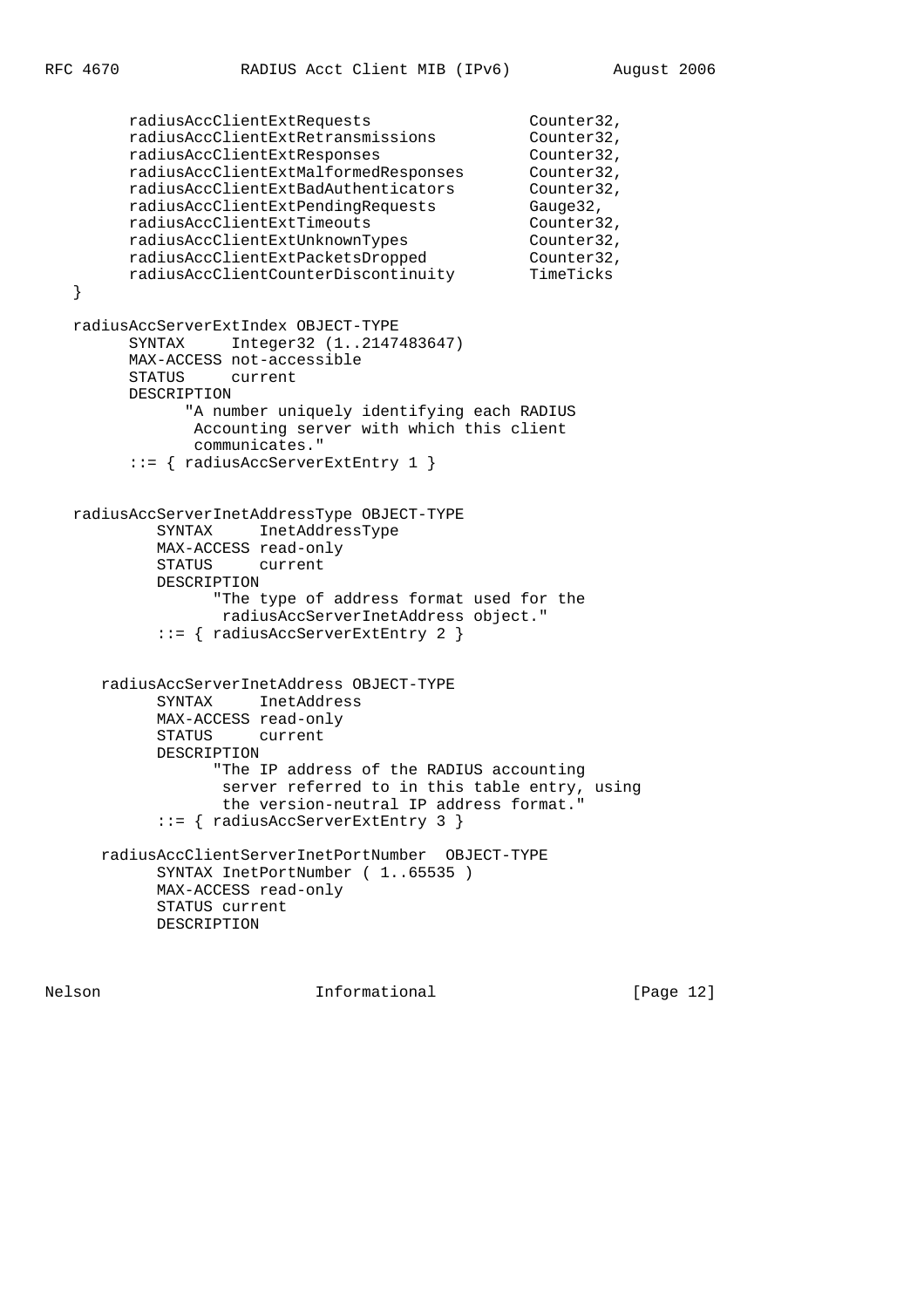```
 "The UDP port the client is using to send requests
                 to this accounting server. The value zero (0) is
                 invalid."
          REFERENCE "RFC 2866 section 3"
          ::= { radiusAccServerExtEntry 4 }
 radiusAccClientExtRoundTripTime OBJECT-TYPE
      SYNTAX TimeTicks
       MAX-ACCESS read-only
       STATUS current
       DESCRIPTION
              "The time interval between the most recent
              Accounting-Response and the Accounting-Request that
              matched it from this RADIUS accounting server."
       REFERENCE "RFC 2866 section 2"
       ::= { radiusAccServerExtEntry 5 }
 -- Request/Response statistics
- -- Requests = Responses + PendingRequests + ClientTimeouts
- -- Responses - MalformedResponses - BadAuthenticators -
 -- UnknownTypes - PacketsDropped = Successfully received
 radiusAccClientExtRequests OBJECT-TYPE
       SYNTAX Counter32
       UNITS "packets"
       MAX-ACCESS read-only
       STATUS current
       DESCRIPTION
             "The number of RADIUS Accounting-Request packets
              sent. This does not include retransmissions.
              This counter may experience a discontinuity when the
              RADIUS Accounting Client module within the managed
              entity is reinitialized, as indicated by the current
              value of radiusAccClientCounterDiscontinuity."
       REFERENCE "RFC 2866 section 4.1"
       ::= { radiusAccServerExtEntry 6 }
 radiusAccClientExtRetransmissions OBJECT-TYPE
       SYNTAX Counter32
       UNITS "packets"
       MAX-ACCESS read-only
       STATUS current
       DESCRIPTION
             "The number of RADIUS Accounting-Request packets
              retransmitted to this RADIUS accounting server.
```
Nelson **Informational Informational** [Page 13]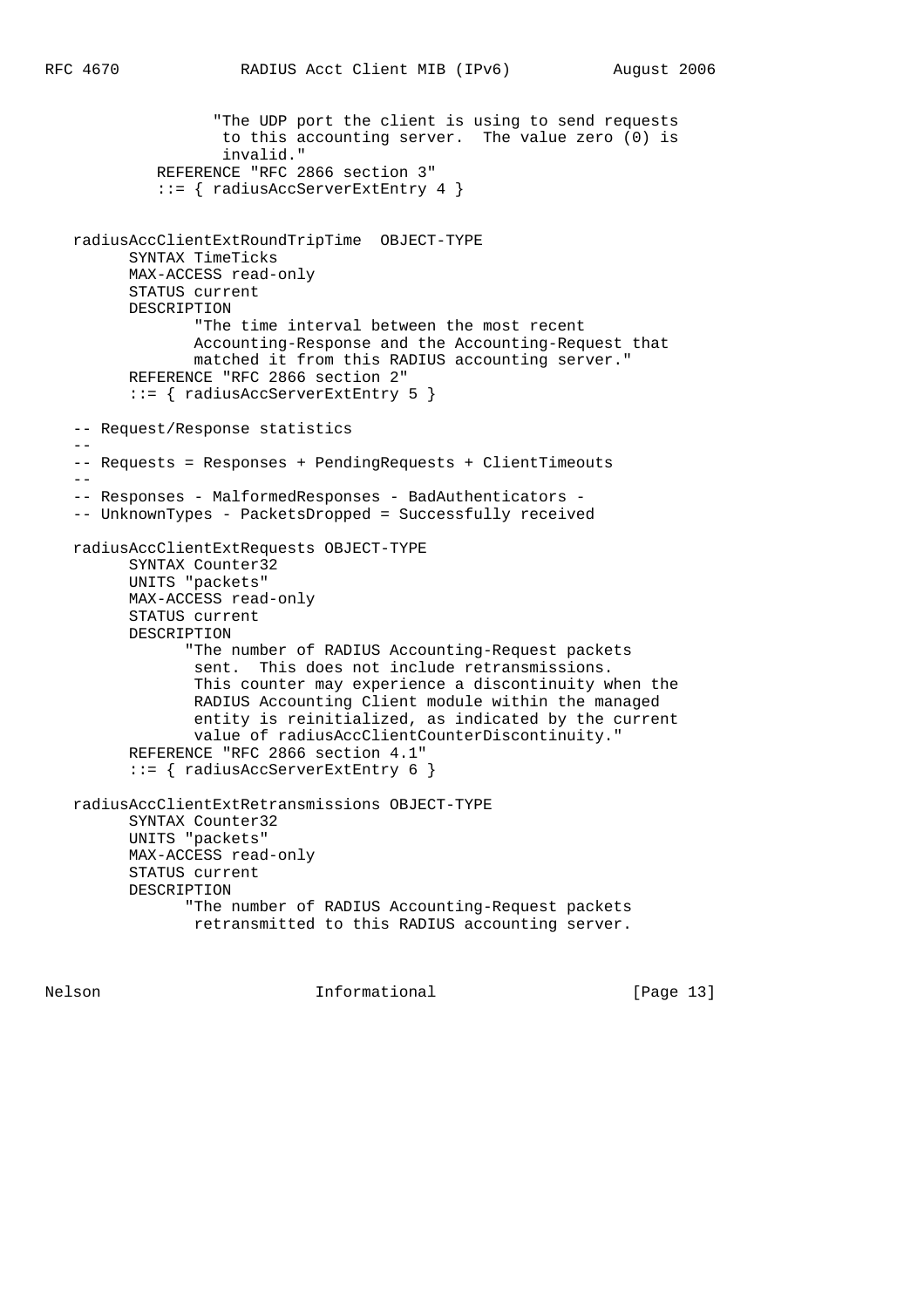```
 Retransmissions include retries where the
              Identifier and Acct-Delay have been updated, as
              well as those in which they remain the same.
              This counter may experience a discontinuity when the
              RADIUS Accounting Client module within the managed
              entity is reinitialized, as indicated by the current
              value of radiusAccClientCounterDiscontinuity."
       REFERENCE "RFC 2866 section 2"
       ::= { radiusAccServerExtEntry 7 }
 radiusAccClientExtResponses OBJECT-TYPE
       SYNTAX Counter32
       UNITS "packets"
       MAX-ACCESS read-only
       STATUS current
       DESCRIPTION
             "The number of RADIUS packets received on the
              accounting port from this server. This counter
              may experience a discontinuity when the RADIUS
              Accounting Client module within the managed entity is
              reinitialized, as indicated by the current value of
              radiusAccClientCounterDiscontinuity."
       REFERENCE "RFC 2866 section 4.2"
       ::= { radiusAccServerExtEntry 8 }
 radiusAccClientExtMalformedResponses OBJECT-TYPE
       SYNTAX Counter32
       UNITS "packets"
       MAX-ACCESS read-only
       STATUS current
       DESCRIPTION
             "The number of malformed RADIUS Accounting-Response
              packets received from this server. Malformed packets
              include packets with an invalid length. Bad
              authenticators and unknown types are not included as
              malformed accounting responses. This counter may
              experience a discontinuity when the RADIUS Accounting
              Client module within the managed entity is
              reinitialized, as indicated by the current
              value of radiusAccClientCounterDiscontinuity."
       REFERENCE "RFC 2866 section 3"
       ::= { radiusAccServerExtEntry 9 }
 radiusAccClientExtBadAuthenticators OBJECT-TYPE
       SYNTAX Counter32
       UNITS "packets"
       MAX-ACCESS read-only
       STATUS current
```
Nelson **Informational Informational** [Page 14]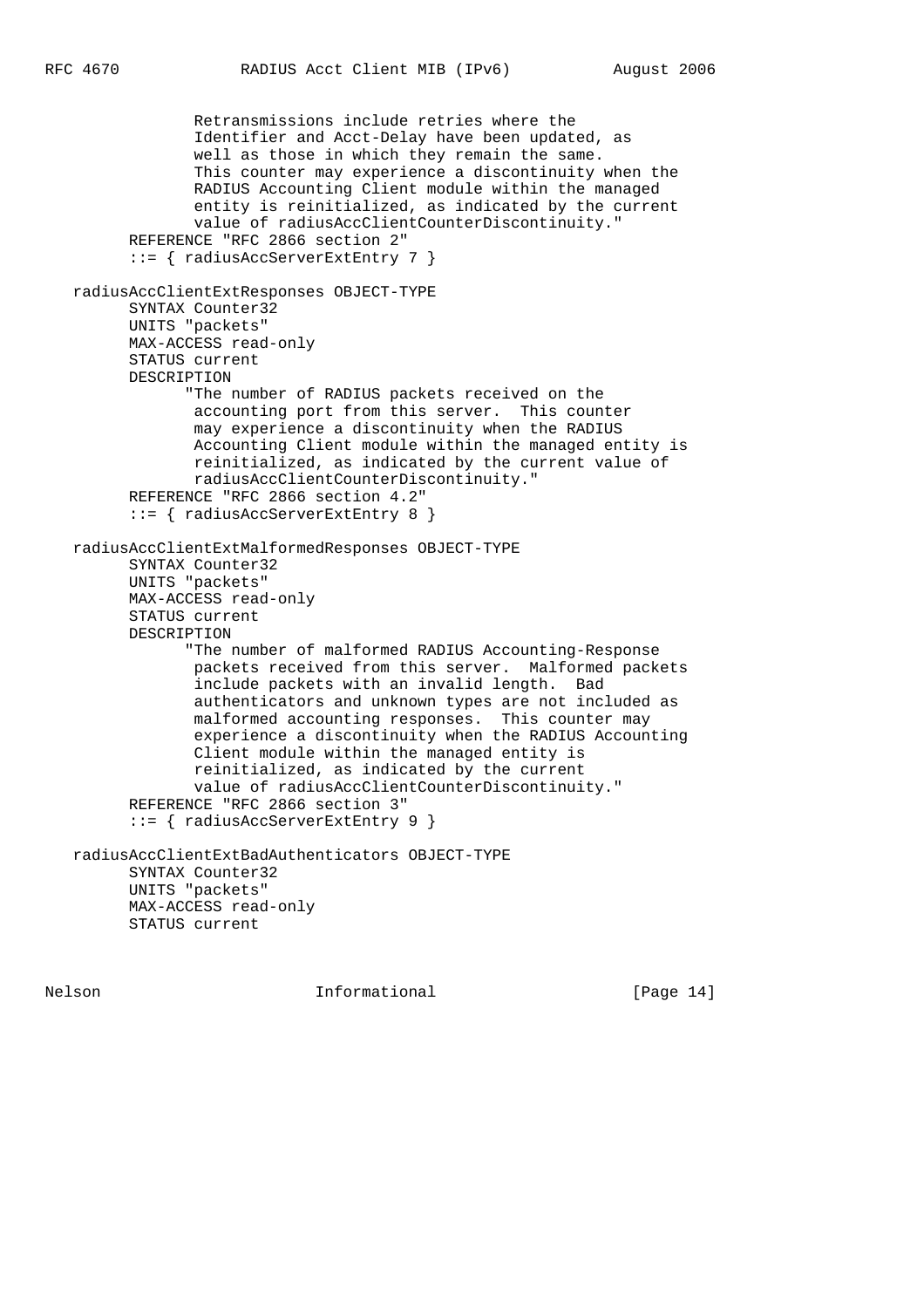```
 DESCRIPTION
             "The number of RADIUS Accounting-Response
              packets that contained invalid authenticators
              received from this server. This counter may
              experience a discontinuity when the RADIUS
              Accounting Client module within the managed
              entity is reinitialized, as indicated by the
              current value of
              radiusAccClientCounterDiscontinuity."
       REFERENCE "RFC 2866 section 3"
       ::= { radiusAccServerExtEntry 10 }
 radiusAccClientExtPendingRequests OBJECT-TYPE
       SYNTAX Gauge32
       UNITS "packets"
       MAX-ACCESS read-only
       STATUS current
       DESCRIPTION
             "The number of RADIUS Accounting-Request packets
              sent to this server that have not yet timed out or
              received a response. This variable is incremented
              when an Accounting-Request is sent and decremented
              due to receipt of an Accounting-Response, a timeout,
              or a retransmission. This counter may experience a
              discontinuity when the RADIUS Accounting Client module
              within the managed entity is reinitialized, as
              indicated by the current value of
              radiusAccClientCounterDiscontinuity."
       REFERENCE "RFC 2866 section 2"
       ::= { radiusAccServerExtEntry 11 }
 radiusAccClientExtTimeouts OBJECT-TYPE
      SYNTAX Counter32
      UNITS "timeouts"
      MAX-ACCESS read-only
      STATUS current
      DESCRIPTION
           "The number of accounting timeouts to this server.
            After a timeout, the client may retry to the same
            server, send to a different server, or give up.
            A retry to the same server is counted as a
            retransmit as well as a timeout. A send to a different
            server is counted as an Accounting-Request as well as
            a timeout. This counter may experience a discontinuity
            when the RADIUS Accounting Client module within the
            managed entity is reinitialized, as indicated by the
            current value of radiusAccClientCounterDiscontinuity."
       REFERENCE "RFC 2866 section 2"
```
Nelson **Informational Informational** [Page 15]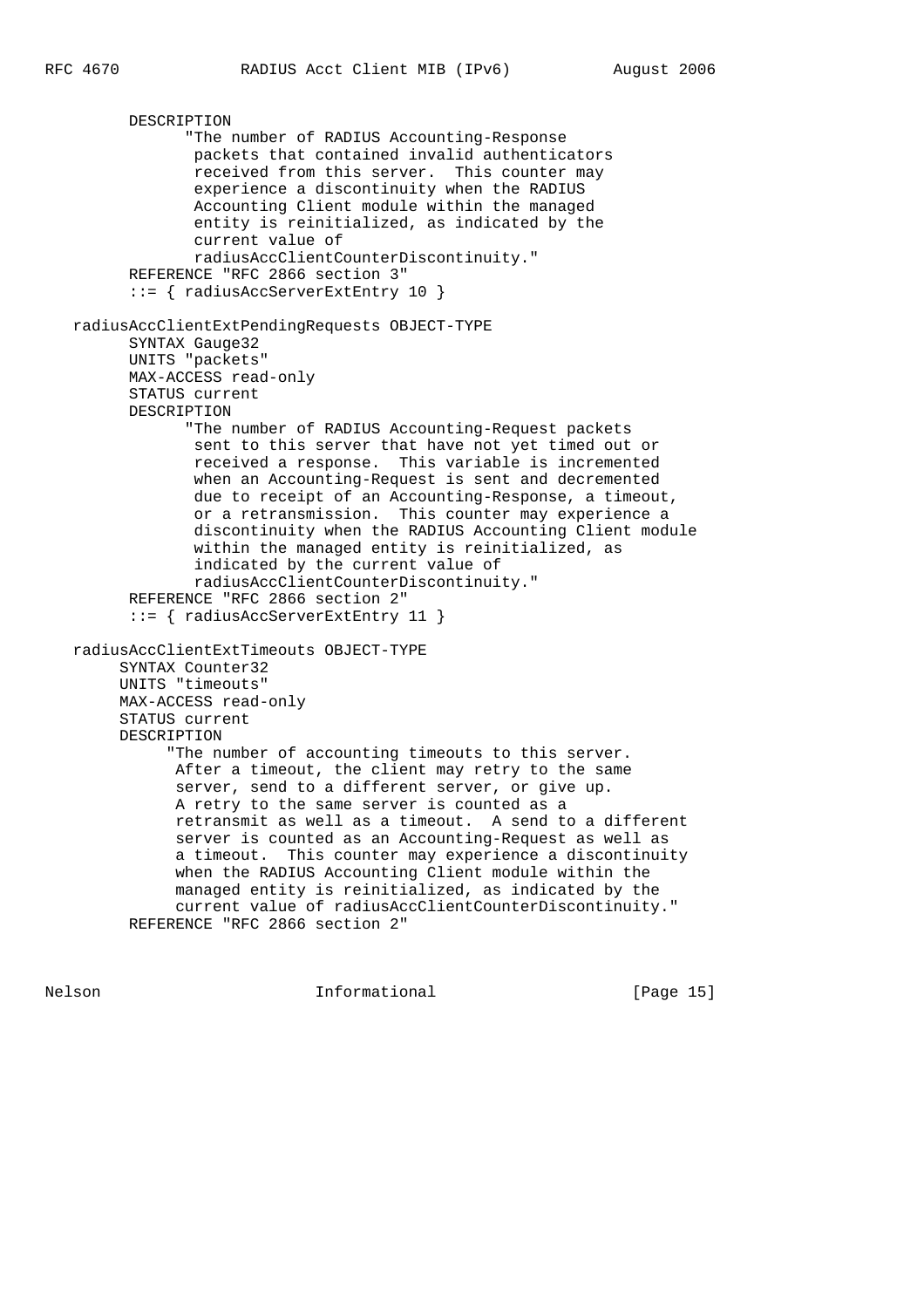```
 ::= { radiusAccServerExtEntry 12 }
 radiusAccClientExtUnknownTypes OBJECT-TYPE
       SYNTAX Counter32
       UNITS "packets"
       MAX-ACCESS read-only
       STATUS current
       DESCRIPTION
             "The number of RADIUS packets of unknown type that
              were received from this server on the accounting port.
              This counter may experience a discontinuity when the
              RADIUS Accounting Client module within the managed
              entity is reinitialized, as indicated by the current
              value of radiusAccClientCounterDiscontinuity."
       REFERENCE "RFC 2866 section 4"
       ::= { radiusAccServerExtEntry 13 }
 radiusAccClientExtPacketsDropped OBJECT-TYPE
       SYNTAX Counter32
       UNITS "packets"
       MAX-ACCESS read-only
       STATUS current
       DESCRIPTION
             "The number of RADIUS packets that were received from
              this server on the accounting port and dropped for some
              other reason. This counter may experience a
              discontinuity when the RADIUS Accounting Client module
              within the managed entity is reinitialized, as indicated
              by the current value of
              radiusAccClientCounterDiscontinuity."
       ::= { radiusAccServerExtEntry 14 }
 radiusAccClientCounterDiscontinuity OBJECT-TYPE
          SYNTAX TimeTicks
          UNITS "centiseconds"
          MAX-ACCESS read-only
          STATUS current
          DESCRIPTION
                "The number of centiseconds since the last
                 discontinuity in the RADIUS Accounting Client
                 counters. A discontinuity may be the result of a
                 reinitialization of the RADIUS Accounting Client
                 module within the managed entity."
```
::= { radiusAccServerExtEntry 15 }

Nelson **Informational Informational** [Page 16]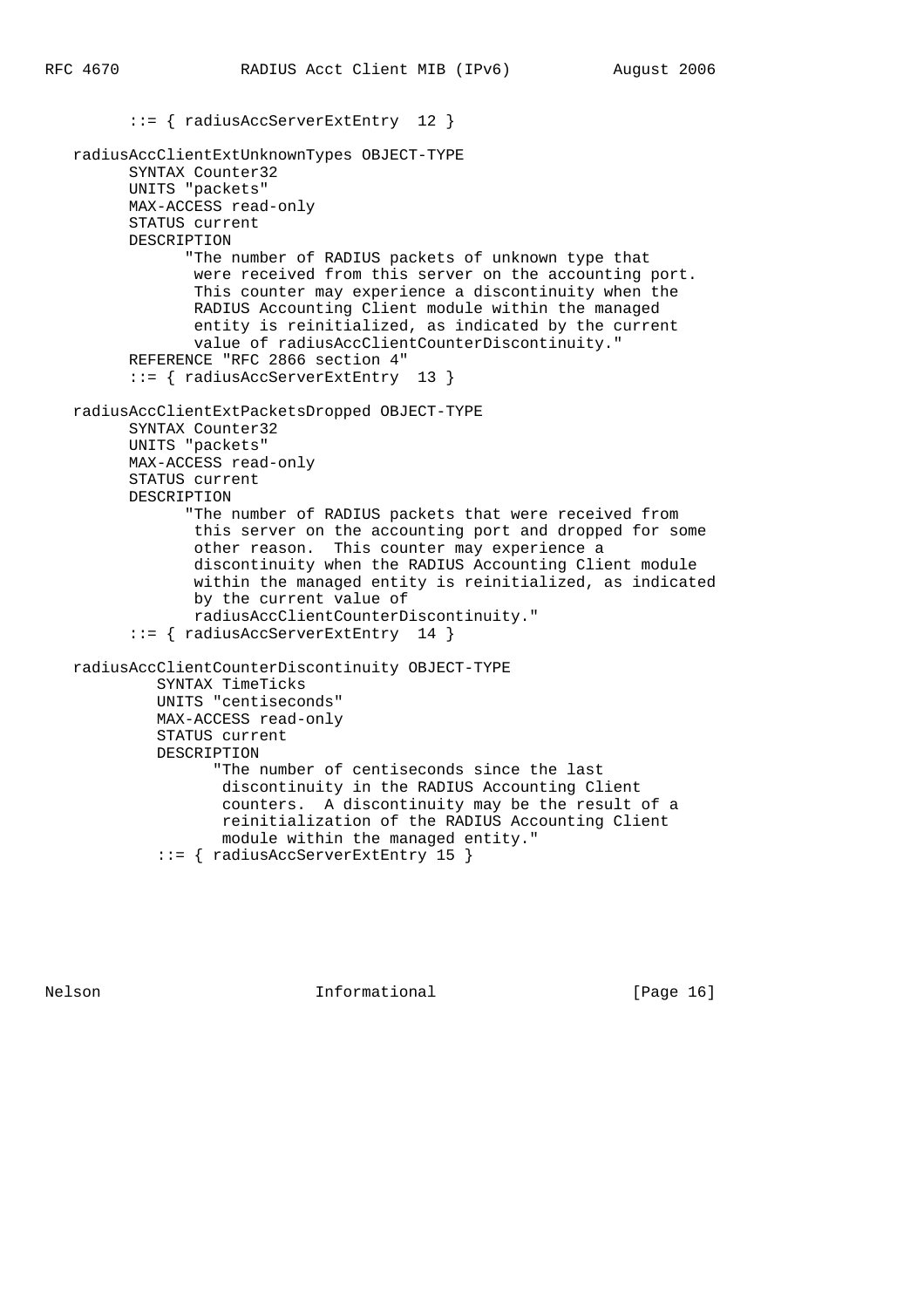-- conformance information radiusAccClientMIBConformance OBJECT IDENTIFIER ::= { radiusAccClientMIB 2 } radiusAccClientMIBCompliances OBJECT IDENTIFIER ::= { radiusAccClientMIBConformance 1 } radiusAccClientMIBGroups OBJECT IDENTIFIER ::= { radiusAccClientMIBConformance 2 } -- units of conformance radiusAccClientMIBCompliance MODULE-COMPLIANCE STATUS deprecated DESCRIPTION "The compliance statement for accounting clients implementing the RADIUS Accounting Client MIB. Implementation of this module is for IPv4-only entities, or for backwards compatibility use with entities that support both IPv4 and IPv6." MODULE -- this module MANDATORY-GROUPS { radiusAccClientMIBGroup } ::= { radiusAccClientMIBCompliances 1 } radiusAccClientExtMIBCompliance MODULE-COMPLIANCE STATUS current DESCRIPTION "The compliance statement for accounting clients implementing the RADIUS Accounting Client IPv6 Extensions MIB. Implementation of this module is for entities that support IPv6, or support IPv4 and IPv6." MODULE -- this module MANDATORY-GROUPS { radiusAccClientExtMIBGroup } OBJECT radiusAccServerInetAddressType SYNTAX InetAddressType { ipv4(1), ipv6(2) } DESCRIPTION "An implementation is only required to support IPv4 and globally unique IPv6 addresses." OBJECT radiusAccServerInetAddress SYNTAX InetAddress ( SIZE (4|16) ) DESCRIPTION

Nelson **Informational Informational** [Page 17]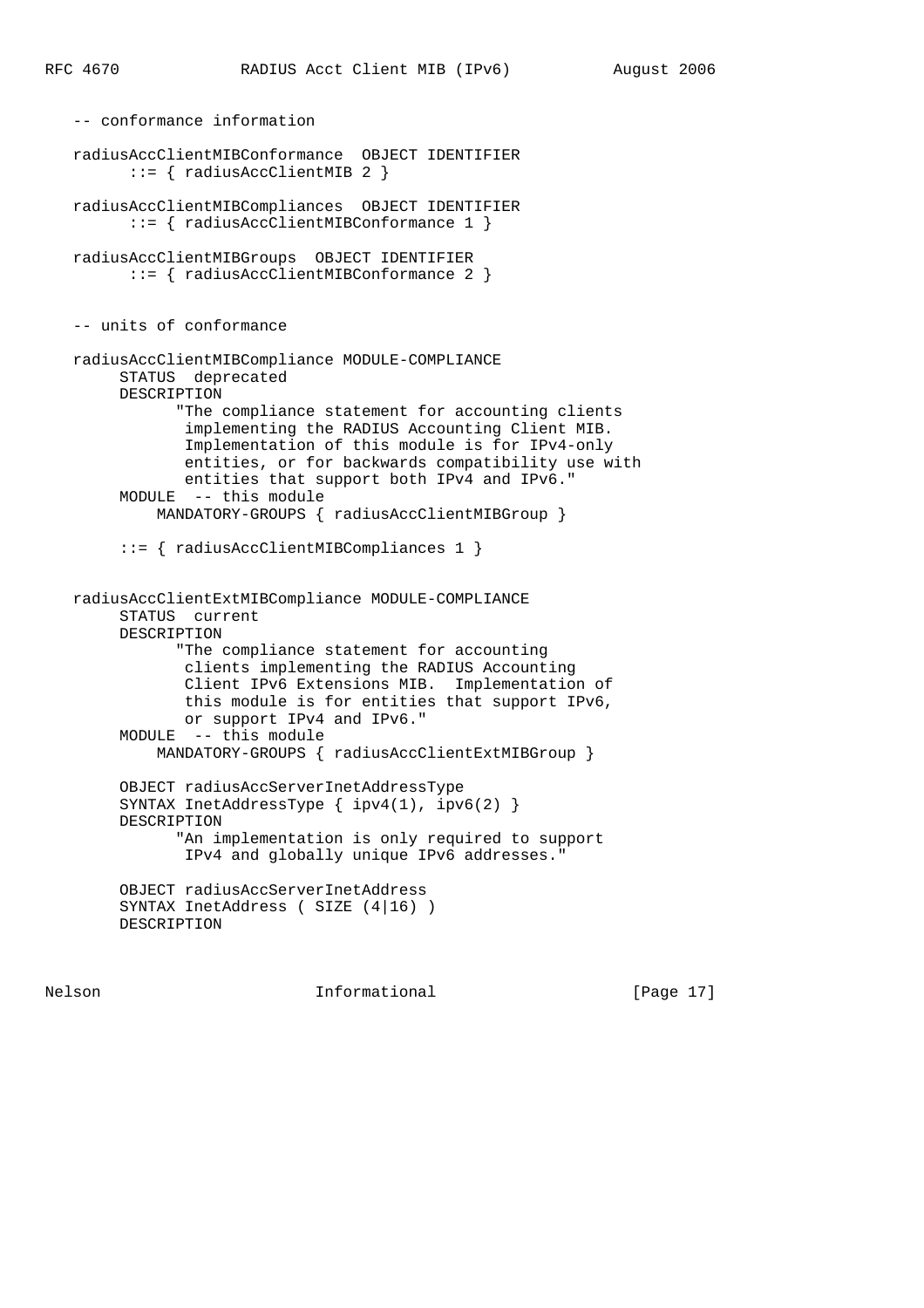"An implementation is only required to support IPv4 and globally unique IPv6 addresses." ::= { radiusAccClientMIBCompliances 2 } -- units of conformance radiusAccClientMIBGroup OBJECT-GROUP OBJECTS { radiusAccClientIdentifier, radiusAccClientInvalidServerAddresses, radiusAccServerAddress, radiusAccClientServerPortNumber, radiusAccClientRoundTripTime, radiusAccClientRequests, radiusAccClientRetransmissions, radiusAccClientResponses, radiusAccClientMalformedResponses, radiusAccClientBadAuthenticators, radiusAccClientPendingRequests, radiusAccClientTimeouts, radiusAccClientUnknownTypes, radiusAccClientPacketsDropped } STATUS deprecated DESCRIPTION "The basic collection of objects providing management of RADIUS Accounting Clients." ::= { radiusAccClientMIBGroups 1 } radiusAccClientExtMIBGroup OBJECT-GROUP OBJECTS { radiusAccClientIdentifier, radiusAccClientInvalidServerAddresses, radiusAccServerInetAddressType, radiusAccServerInetAddress, radiusAccClientServerInetPortNumber, radiusAccClientExtRoundTripTime, radiusAccClientExtRequests, radiusAccClientExtRetransmissions, radiusAccClientExtResponses, radiusAccClientExtMalformedResponses, radiusAccClientExtBadAuthenticators, radiusAccClientExtPendingRequests, radiusAccClientExtTimeouts, radiusAccClientExtUnknownTypes, radiusAccClientExtPacketsDropped,

Nelson **Informational Informational** [Page 18]

radiusAccClientCounterDiscontinuity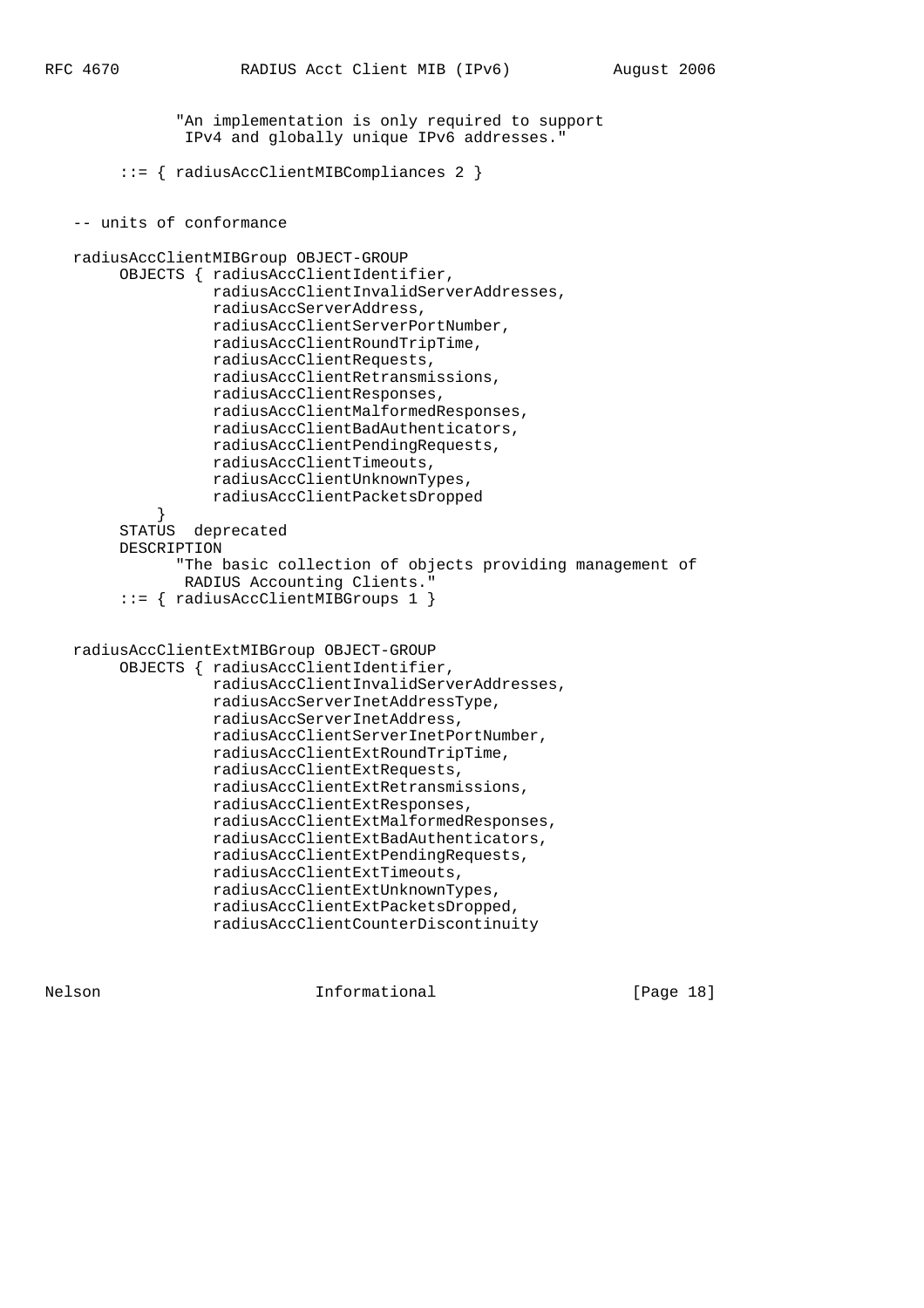```
 }
 STATUS current
 DESCRIPTION
       "The basic collection of objects providing management of
       RADIUS Accounting Clients."
 ::= { radiusAccClientMIBGroups 2 }
```
#### END

8. Security Considerations

 There are no management objects defined in this MIB that have a MAX- ACCESS clause of read-write and/or read-create. So, if this MIB is implemented correctly, then there is no risk that an intruder can alter or create any management objects of this MIB via direct SNMP SET operations.

 There are a number of managed objects in this MIB that may contain sensitive information. These are:

#### radiusAcctServerIPAddress

 This can be used to determine the address of the RADIUS accounting server with which the client is communicating. This information could be useful in mounting an attack on the accounting server.

#### radiusAcctServerInetAddress

 This can be used to determine the address of the RADIUS accounting server with which the client is communicating. This information could be useful in mounting an attack on the accounting server.

#### radiusAcctClientServerPortNumber

 This can be used to determine the port number on which the RADIUS accounting client is sending. This information could be useful in impersonating the client in order to send data to the accounting server.

#### radiusAcctClientServerInetPortNumber

 This can be used to determine the port number on which the RADIUS accounting client is sending. This information could be useful in impersonating the client in order to send data to the accounting server.

 It is thus important to control even GET access to these objects and possibly to even encrypt the values of these object when sending them over the network via SNMP. Not all versions of SNMP provide features for such a secure environment.

Nelson **Informational Informational** [Page 19]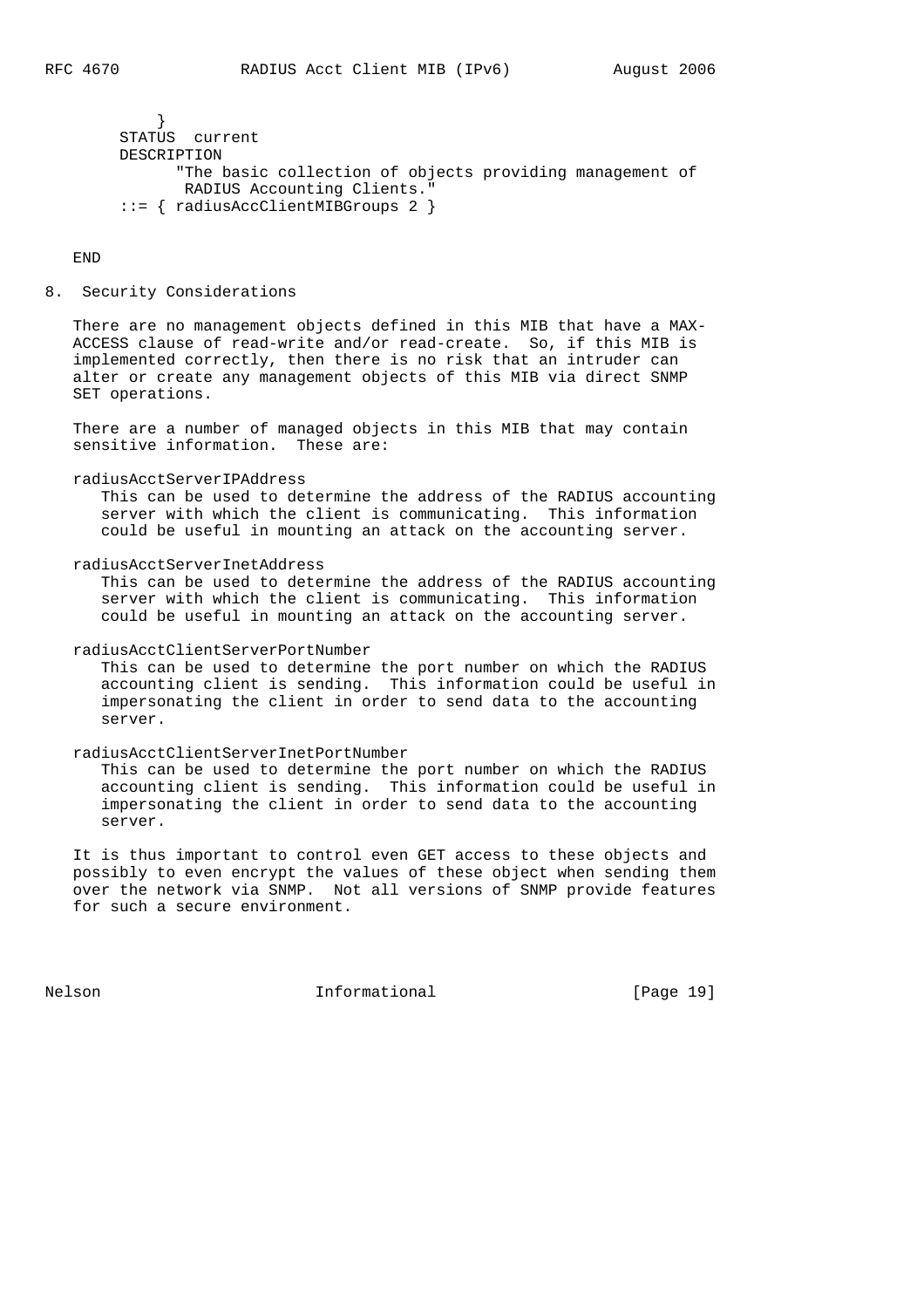SNMP versions prior to SNMPv3 do not provide a secure environment. Even if the network itself is secure (for example by using IPsec), there is no control as to who on the secure network is allowed to access and GET/SET (read/change/create/delete) the objects in this MTB.

 It is RECOMMENDED that implementers consider the security features as provided by the SNMPv3 framework (see [RFC3410], section 8), including full support for the SNMPv3 cryptographic mechanisms (for authentication and privacy).

 Further, deployment of SNMP versions prior to SNMPv3 is NOT RECOMMENDED. Instead, it is RECOMMENDED to deploy SNMPv3 and to enable cryptographic security. It is then a customer/operator responsibility to ensure that the SNMP entity giving access to an instance of this MIB module is properly configured to give access to the objects only to those principals (users) that have legitimate rights to indeed GET or SET (change/create/delete) them.

## 9. References

- 9.1. Normative References
	- [RFC2119] Bradner, S., "Key words for use in RFCs to Indicate Requirement Levels", BCP 14, RFC 2119, March 1997.
	- [RFC2578] McCloghrie, K., Ed., Perkins, D., Ed., and J. Schoenwaelder, Ed., "Structure of Management Information Version 2 (SMIv2)", STD 58, RFC 2578, April 1999.
	- [RFC2579] McCloghrie, K., Ed., Perkins, D., Ed., and J. Schoenwaelder, Ed., "Textual Conventions for SMIv2", STD 58, RFC 2579, April 1999.
	- [RFC2580] McCloghrie, K., Perkins, D., and J. Schoenwaelder, "Conformance Statements for SMIv2", STD 58, RFC 2580, April 1999.
	- [RFC2866] Rigney, C., "RADIUS Accounting", RFC 2866, June 2000.
	- [RFC3411] Harrington, D., Presuhn, R., and B. Wijnen, "An Architecture for Describing Simple Network Management Protocol (SNMP) Management Frameworks", STD 62, RFC 3411, December 2002.
	- [RFC4001] Daniele, M., Haberman, B., Routhier, S., and J. Schoenwaelder, "Textual Conventions for Internet Network Addresses", RFC 4001, February 2005.

Nelson **Informational Informational** [Page 20]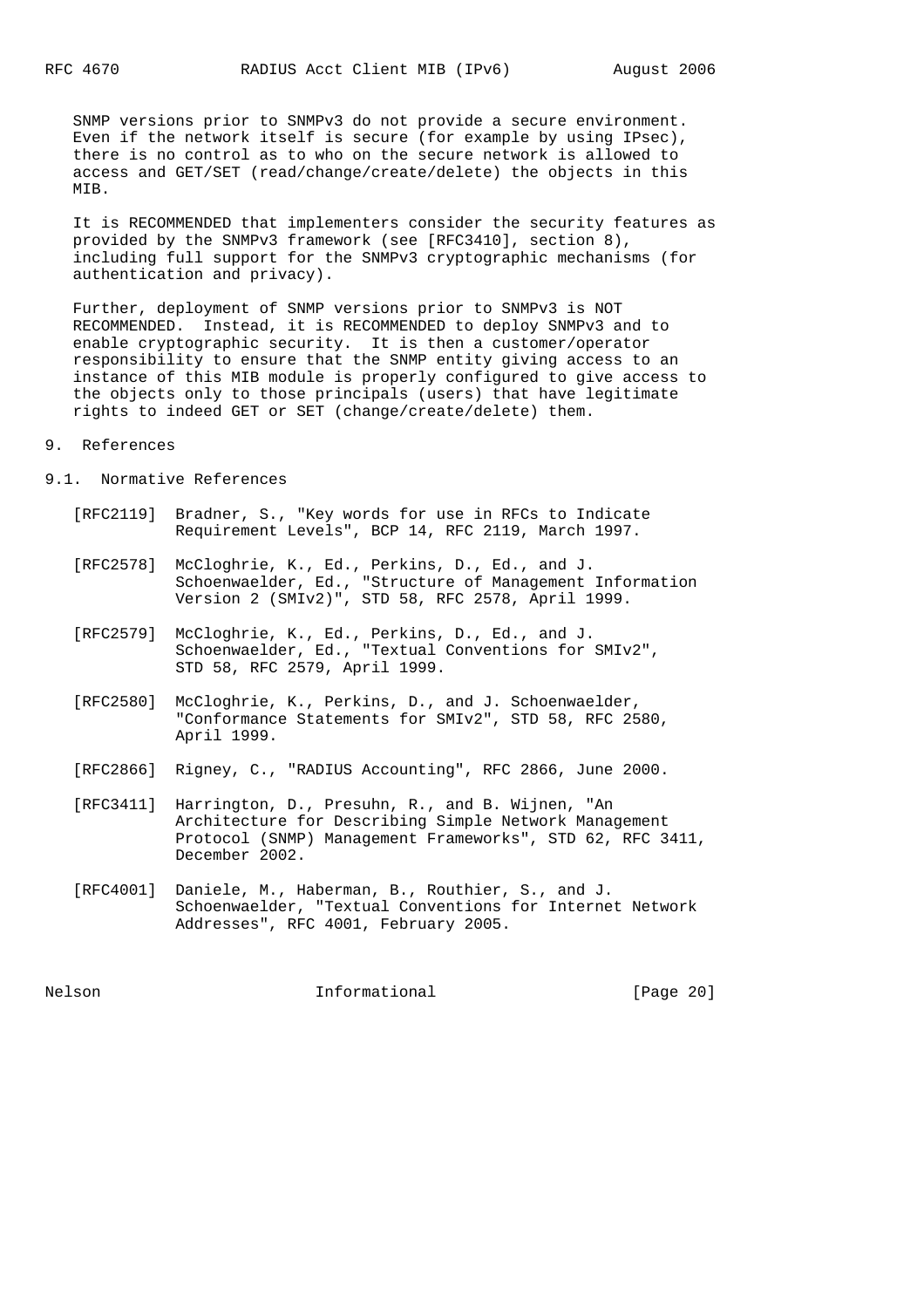## 9.2. Informative References

- [RFC2620] Aboba, B. and G. Zorn, "RADIUS Accounting Client MIB", RFC 2620, June 1999.
- [RFC2865] Rigney, C., Willens, S., Rubens, A., and W. Simpson, "Remote Authentication Dial In User Service (RADIUS)", RFC 2865, June 2000.
- [RFC3410] Case, J., Mundy, R., Partain, D., and B. Stewart, "Introduction and Applicability Statements for Internet- Standard Management Framework", RFC 3410, December 2002.
- [RFC4671] Nelson, D., "RADIUS Accounting Server MIB for IPv6", RFC 4671, August 2006.

Nelson 1nformational [Page 21]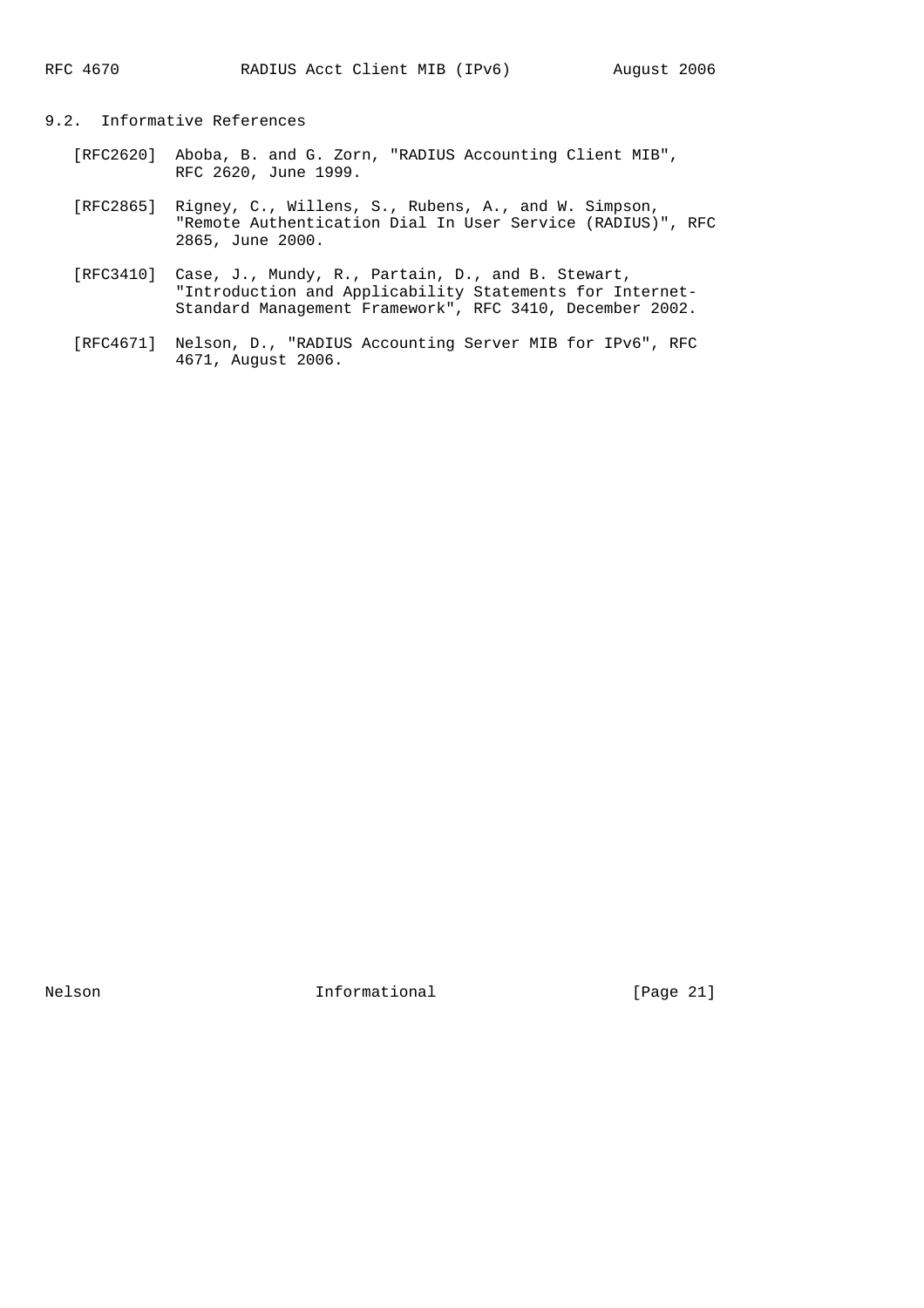# Appendix A. Acknowledgements

The authors of the original MIB are Bernard Aboba and Glen Zorn.

 Many thanks to all reviewers, especially to Dave Harrington, Dan Romascanu, C.M. Heard, Bruno Pape, Greg Weber, and Bert Wijnen.

Author's Address

 David B. Nelson Enterasys Networks 50 Minuteman Road Andover, MA 01810 USA

EMail: dnelson@enterasys.com

Nelson 1nformational [Page 22]